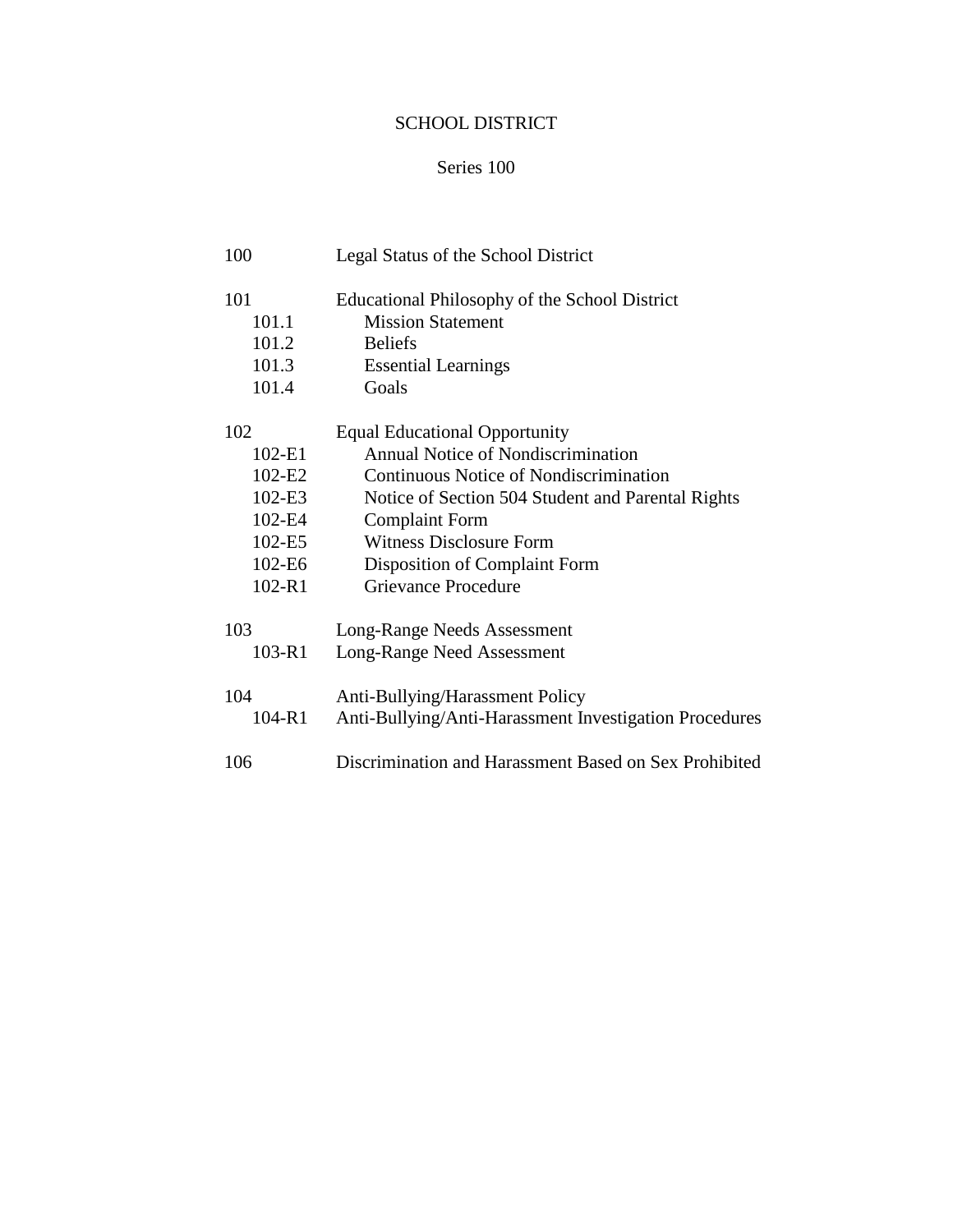#### Series 100 - School District

#### Legal Status of the School District Code No. 100

Iowa law authorizes the creation of a Common Schools System. As part of this Common Schools System, this school district is a school corporation created and organized under Iowa law. This school district is known as the Waverly-Shell Rock Community School District.

This school corporation is located in Bremer, Butler, and Black Hawk Counties, and its affairs are conducted by elected school officials, the Waverly-Shell Rock Community School District Board of Directors. This school corporation has exclusive jurisdiction over school matters in the territory of the school district.

#### Date of Adoption:  $\frac{7}{07/86}$  Dates Amended  $\frac{1}{07/91}$   $\frac{1}{08/96}$

#### 6/07/99 4/05/04 12/14/06 11/02/09 01/07/13 01/11/16 05/15/18

Legal References: Iowa Code §§ 274.1, .2, .6, .7; 279.8; 594A

Cross References: 200 Legal Status of the Board of Directors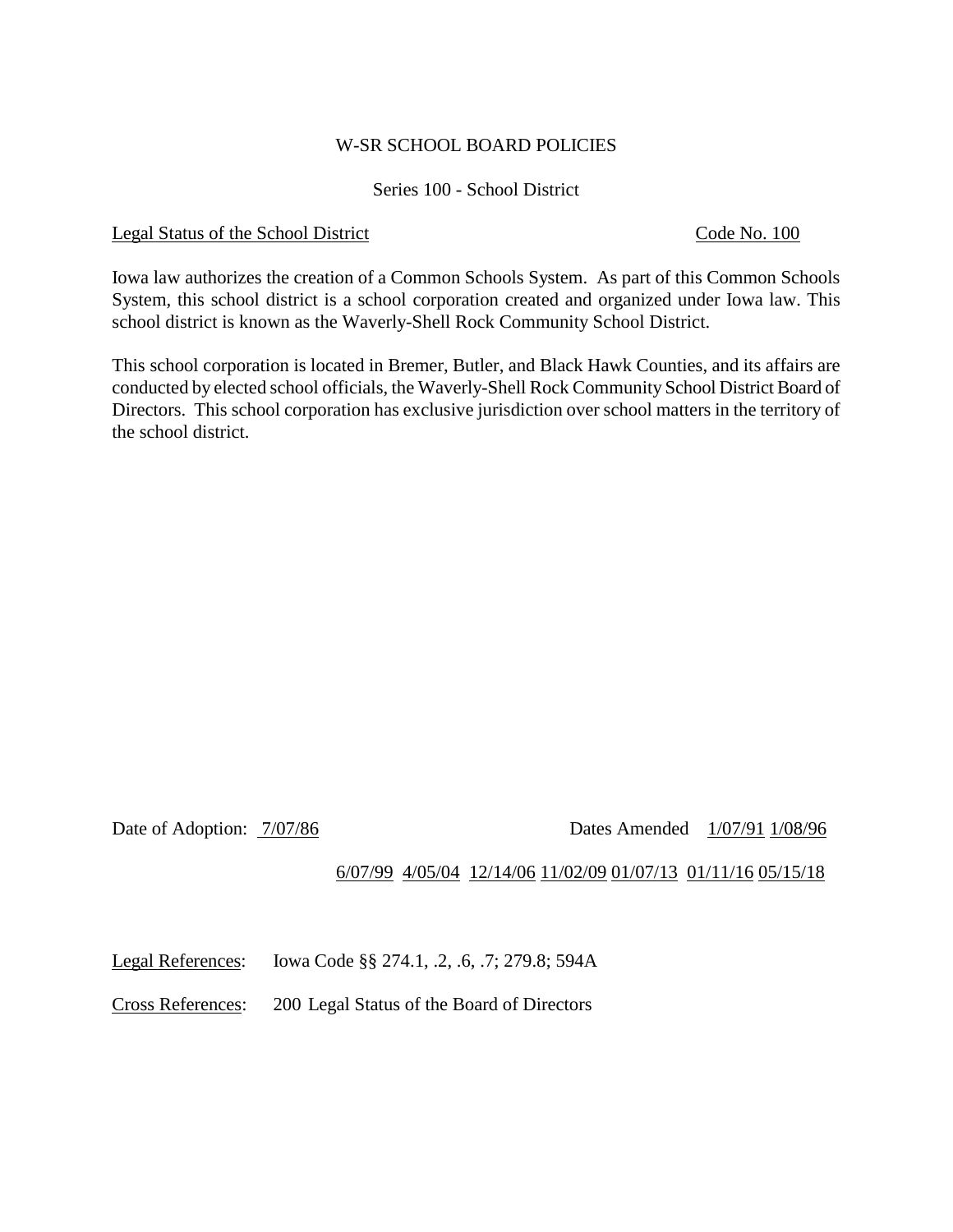#### Series 100 - School District

#### Educational Philosophy of the School District Code No. 101

As a school corporation of Iowa, the Waverly-Shell Rock Community School District, acting through its board of directors, is dedicated to promoting an equal opportunity for a quality public education to its students. The board's ability may be limited by the school district's ability and willingness to furnish financial support in cooperation with student's parents and school district community. The board is also dedicated to providing the opportunity to develop a healthy social, intellectual, emotional, and physical self-concept in a learning environment that provides guidance to, and encourages critical thinking in, the students for a lifetime.

The board endeavors, through the dedication of the school district's resources, to encourage students, who come to the school district from a variety of backgrounds, to look forward to the time when they will have jobs, homes, families, places in the school district community, and attain recognition as individuals. In order to achieve this goal, the board will seek qualified employees dedicated to development of their professional skills for the betterment of the education program and for the expertise for educational productivity.

Instruction and curriculum are the key elements of a public education. Critical thinking and problem solving skills that will assist the students' preparation for life are instructed as part of a sequentially coordinated curriculum. The school district strives to prepare students for employment, to discover and nurture creative talent and to prepare them to meet and cope with social change in an atmosphere conducive to learning.

The support and involvement of the home and the school district community are essential to achieve educational excellence in the school district. The school district strives to maintain an active relationship with the home and the school district community to create within the students an awareness of dignity and worth of the individual, civic responsibility and respect for authority.

Date of Adoption: 7/07/86 Dates Amended: 1/07/91 1/08/96

## 06/07/99 4/05/04 12/14/06 11/02/09 01/07/13 01/11/16 05/14/18

Legal References: Iowa Code §§ 256.11; (2013)

Cross References: 102 Equal Educational Opportunity

- 103 Long-Range Needs Assessment
- 209 Board of Directors' Management Procedures
- 600 Goals and Objectives of the Education Program
- 602 Curriculum Development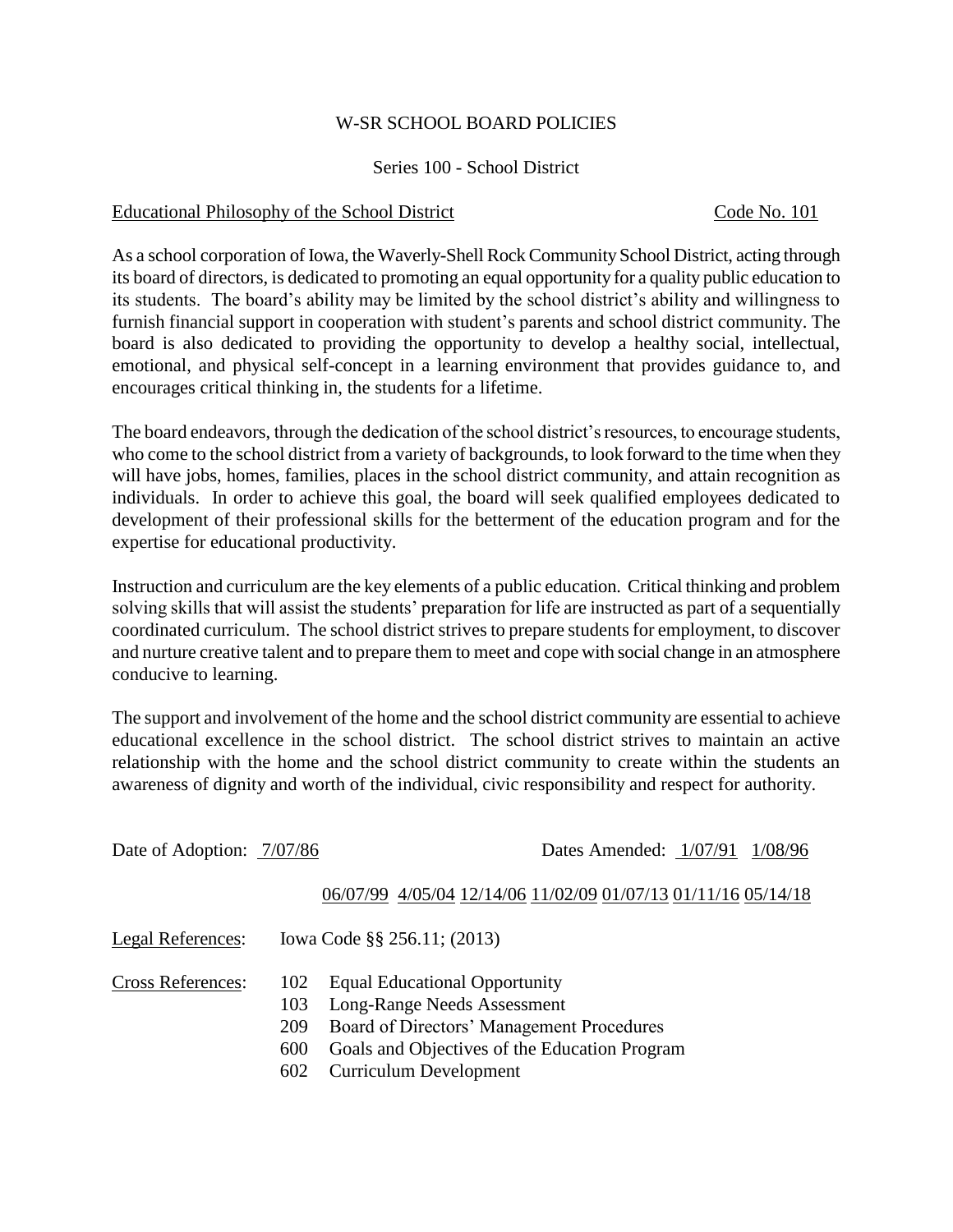Series 100 - School District

#### Mission Statement Code No. 101.1

Our mission is to create a passion for learning that will sustain students for a lifetime.

Date of Adoption:  $\frac{7}{07/86}$  Dates Amended:  $\frac{1}{07/91}$   $\frac{1}{08/96}$ 

8/05/96 6/07/99 4/05/04 12/14/06

11/02/09 01/07/13 01/11/16 05/14/18

Legal Reference:

Cross Reference: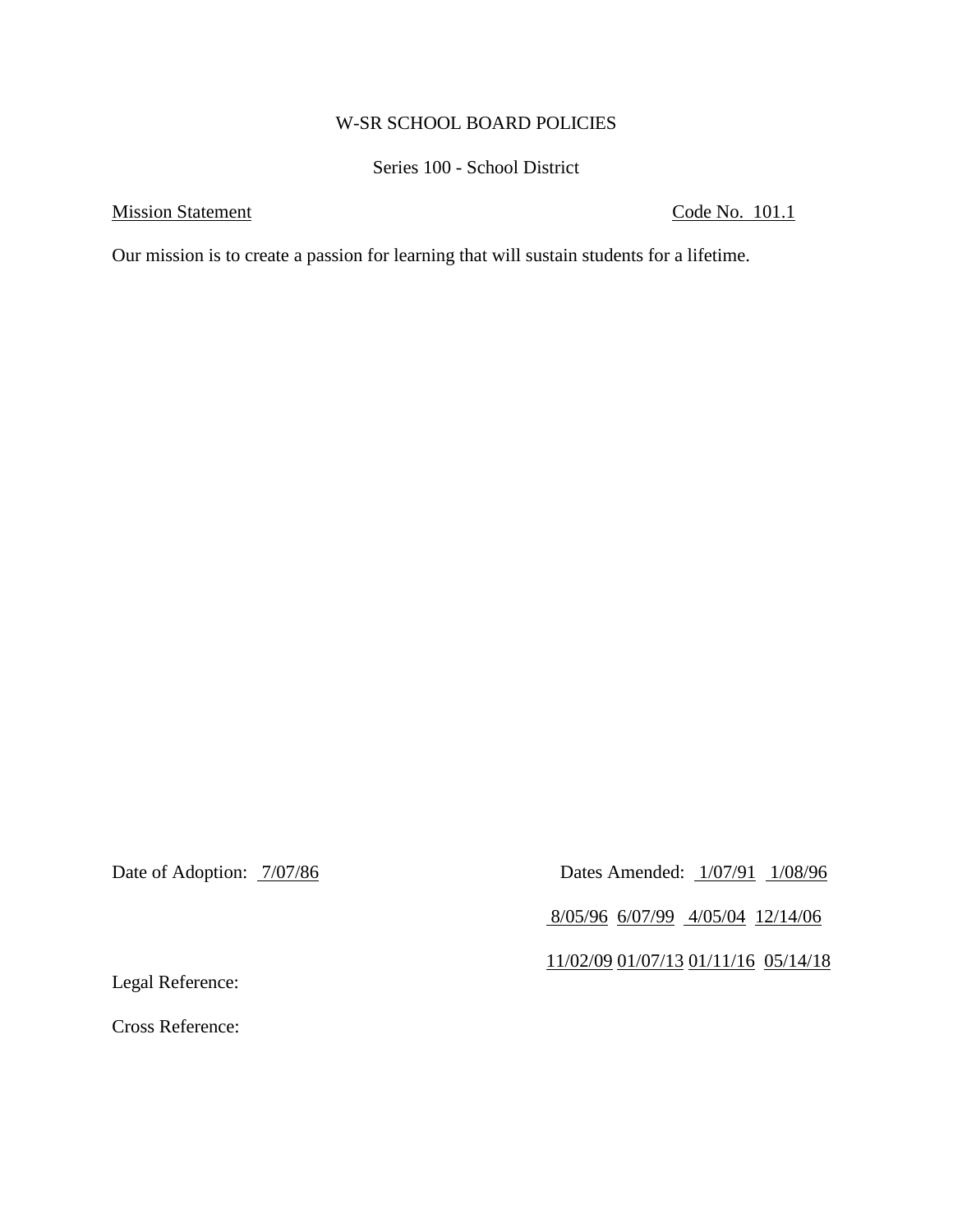#### Series 100 - School District

#### Beliefs Code No. 101.2

- 1. Educated people are the most valuable resources of our communities.
- 2. Our school exists to serve students.
- 3. A climate that emphasizes the worth, dignity, and unique attributes of each person is fundamental to teaching and learning.
- 4. All students can be successful learners.
- 5. Our effectiveness is based on a commitment to excellence.
- 6. Our curriculum includes the skills and knowledge a student must master at one level to be successful at the next level.
- 7. Key elements to a student's success are a skilled and caring staff and a positive and safe environment.
- 8. Education is a partnership between school, home, and community.
- 9. People can adapt to change.

Date of Adoption:  $\frac{7}{07/86}$  Dates Amended:  $\frac{1}{07/91}$   $\frac{1}{08/96}$  8/05/96 6/07/99 4/05/04 12/14/06 11/02/09 1/07/13 01/11/16 5/14/18

Legal Reference:

Cross Reference: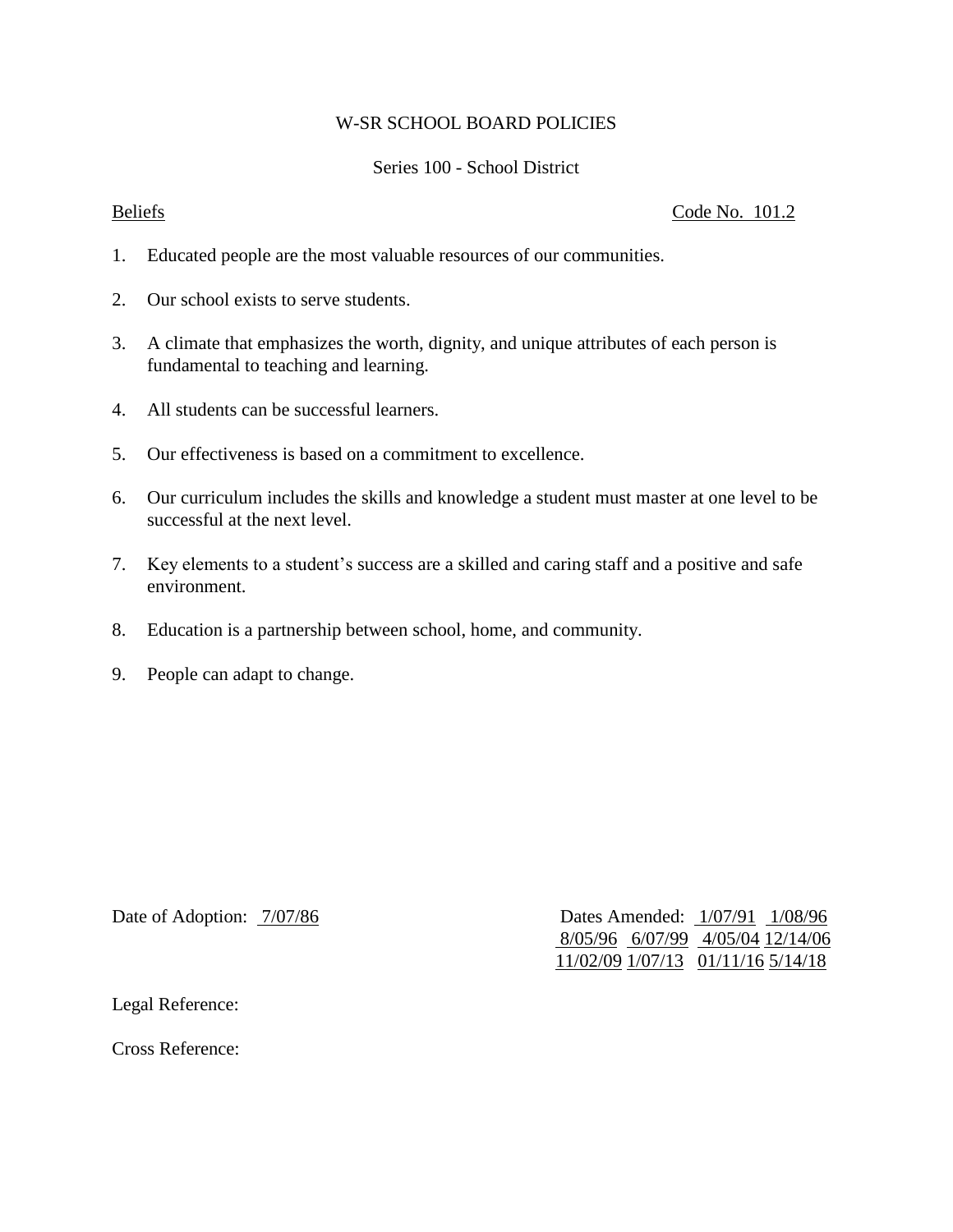#### Series 100 - School District

#### Essential Learnings Code No. 101.3

Descriptors of a  $21<sup>st</sup>$  century student and life-long learner:

#### AN EFFECTIVE COMMUNICATOR . . .

- 1. Demonstrates competency in:
	- · Speaking
	- · Listening
	- · Writing
	- · Reading
- 2. Demonstrates awareness of audience through:
	- · Social appropriateness
	- · Sensitivity to diversity
	- Impact of non-verbal communication

#### A SELF-DIRECTED LEARNER . . .

- 1. Prioritizes and sets realistic goals
- 2. Demonstrates planning:
	- · Is resourceful
	- · Shows initiative
	- · Manages time well
- 3. Can see a task through to completion

#### A CRITICAL THINKER/PROBLEM SOLVER . . .

- 1. Identifies and analyzes problems
- 2. Displays problem-solving skills:
	- · Gathers and applies information from a variety of sources
	- Sees interconnectedness of ideas
	- · Uses successes and failures as opportunities to learn

#### A KNOWLEDGEABLE PERSON . . .

- 1. Possesses a wide background of knowledge and experience in:
	- · Academic areas
	- · Social situations
	- Life and work skills
- 2. Accesses, processes, and applies information
- 3. Is inquisitive
- 4. Knows when and where to seek assistance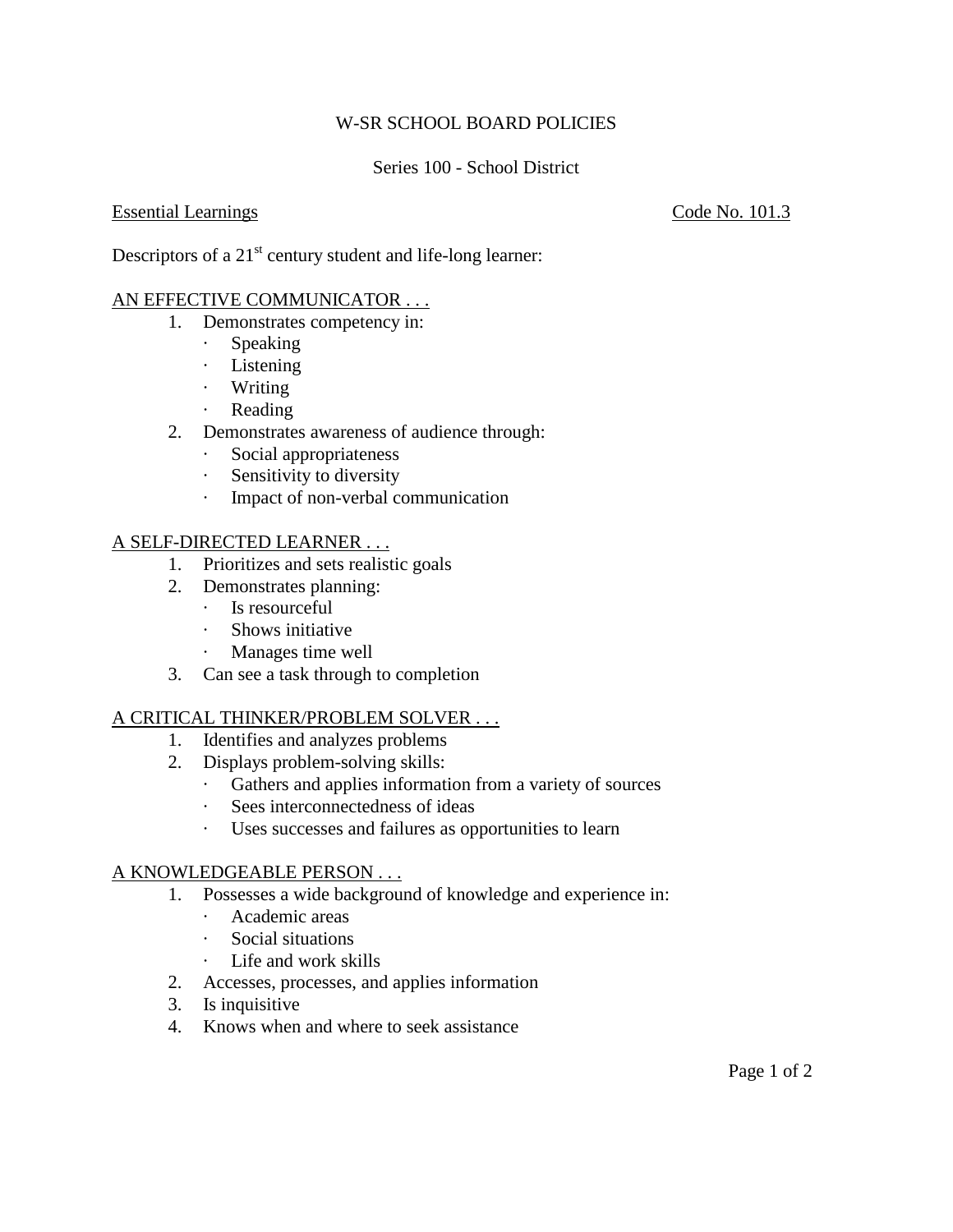#### A COLLABORATIVE WORKER . . .

- 1. Understands function and dynamics of the group
- 2. Participates as a positive group member:
	- · Provides input
	- · Accepts multiple points of view
	- · Gives and accepts constructive criticism
	- · Sees ways to resolve conflict
	- · Brings out the best in others
	- · Supports group decisions

#### A QUALITY PRODUCER . . .

- 1. Displays strong work ethics:
	- · Works efficiently
	- · Demonstrates integrity
	- · Is reliable
	- · Demonstrates self-discipline
	- · Follows directions and procedures
	- · Meets or exceeds expectations
- 2. Self-evaluates:
	- · Is goal-oriented
	- · Shows pride in work
- 3. Leads a healthy lifestyle:
	- · Manages stress
	- · Displays positive attitude

Date of Adoption: 7/07/86 Dates Amended: 01/07/91 01/08/96 6/07/99 04/05/04 12/14/06 11/02/09 1/07/13 01/11/16 05/14/18

Legal Reference:

Cross Reference: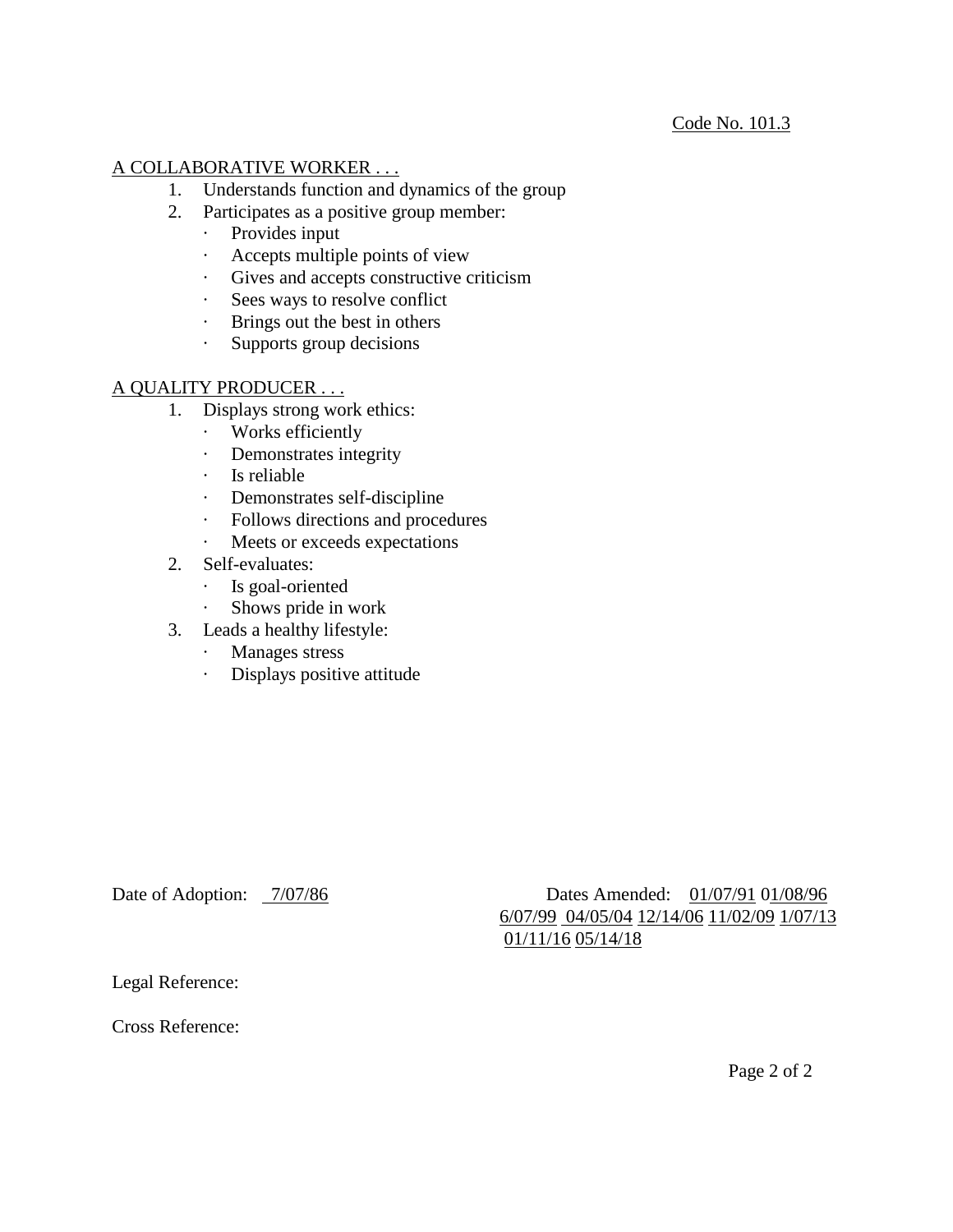#### Series 100 - School District

Goals Code No. 101.4

- 1. To provide active learning experiences for students.
- 2. To promote the growth of students through partnerships with home, school, and community.
- 3. To promote positive social, emotional and academic behaviors in students that affect school success.
- 4. To increase student achievement.
- 5. To develop, in students, the following skills:
	- · strong interpersonal skills
	- · team work
	- · goal setting
	- · self-assessment
	- · ability to manage stress
	- · self-motivation

Date of Adoption:  $\frac{7}{07/86}$  Dates Amended:  $\frac{1}{07/91}$   $\frac{1}{08/96}$  8/05/96 6/07/99 4/05/04 12/14/06 11/02/09 1/07/13 01/11/16 05/14/18

Legal Reference:

Cross Reference: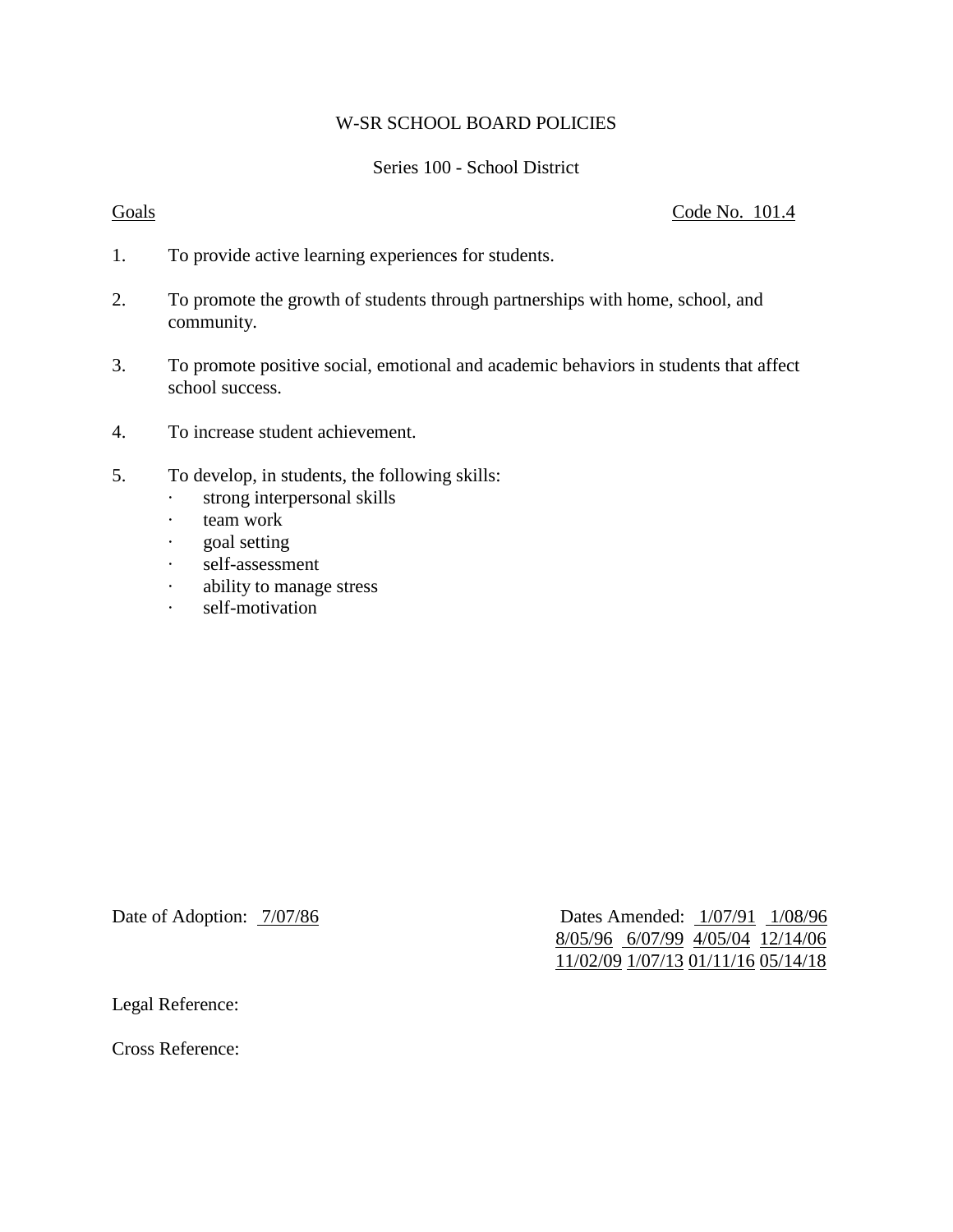#### Series 100 - School District

#### Equal Educational Opportunity Code No. 102

It is the goal of the boar to develop a healthy social, intellectual, emotional, and physical self-concept in the students enrolled in the school district. Each student attending school will have the opportunity to use its education program and services as a means for self-improvement and individual growth. In so doing, the students are expected to conduct themselves in a manner that assures each student the same educational opportunity.

The Waverly-Shell Rock Community School District does not discriminate on the basis of race, color, national origin, sex, disability, religion, creed, age (for employment), marital status (for programs), sexual orientation, gender identity and socioeconomic status (for programs) in its educational programs and its employment practices. The belief in equal educational opportunity serves as a guide for the board and employees in making decisions relating to school district facilities, employment, selection of educational materials, equipment, curriculum, and regulations affecting students. There is a grievance procedure for processing complaints of discrimination. If you have questions or a grievance related to this policy please contact Katie Johnson, W-SR Middle School, 501 Heritage Way, Waverly, IA 50677; 319-352-3632; katie.johnston@wsr.k12.ia.us.

Board policies, rules and regulations affect students while they are on school district property or on property within the jurisdiction of the school district; while on school owned and/or operated school or chartered vehicles; while attending or engaged in school activities; and while away from school grounds if misconduct will directly affect the good order, efficient management and welfare of the school district.

The board requires all persons, agencies, vendors, contractors and other persons and organizations doing business with or performing services for the school district to subscribe to all applicable federal and state laws, executive orders, rules and regulations pertaining to contract compliance and equal opportunity.

Inquiries by students regarding compliance with equal educational opportunity and affirmative action laws and policies including but not limited to complaints of discrimination, are directed to the Affirmative Action Coordinator by writing to Katie Johnston, Affirmative Action Coordinator, Waverly-Shell Rock Community School District, 501 Heritage Way, Waverly, IA 50677; or by telephoning 319-352-3632.

Date of Adoption: 7/07/86 Dates Amended: 1/07/91 1/08/96 6/03/96 6/07/99 5/01/00 4/05/04 12/14/06 10/16/07 11/02/09 2/07/11 1/07/13 01/11/16 05/14/18 10/11/21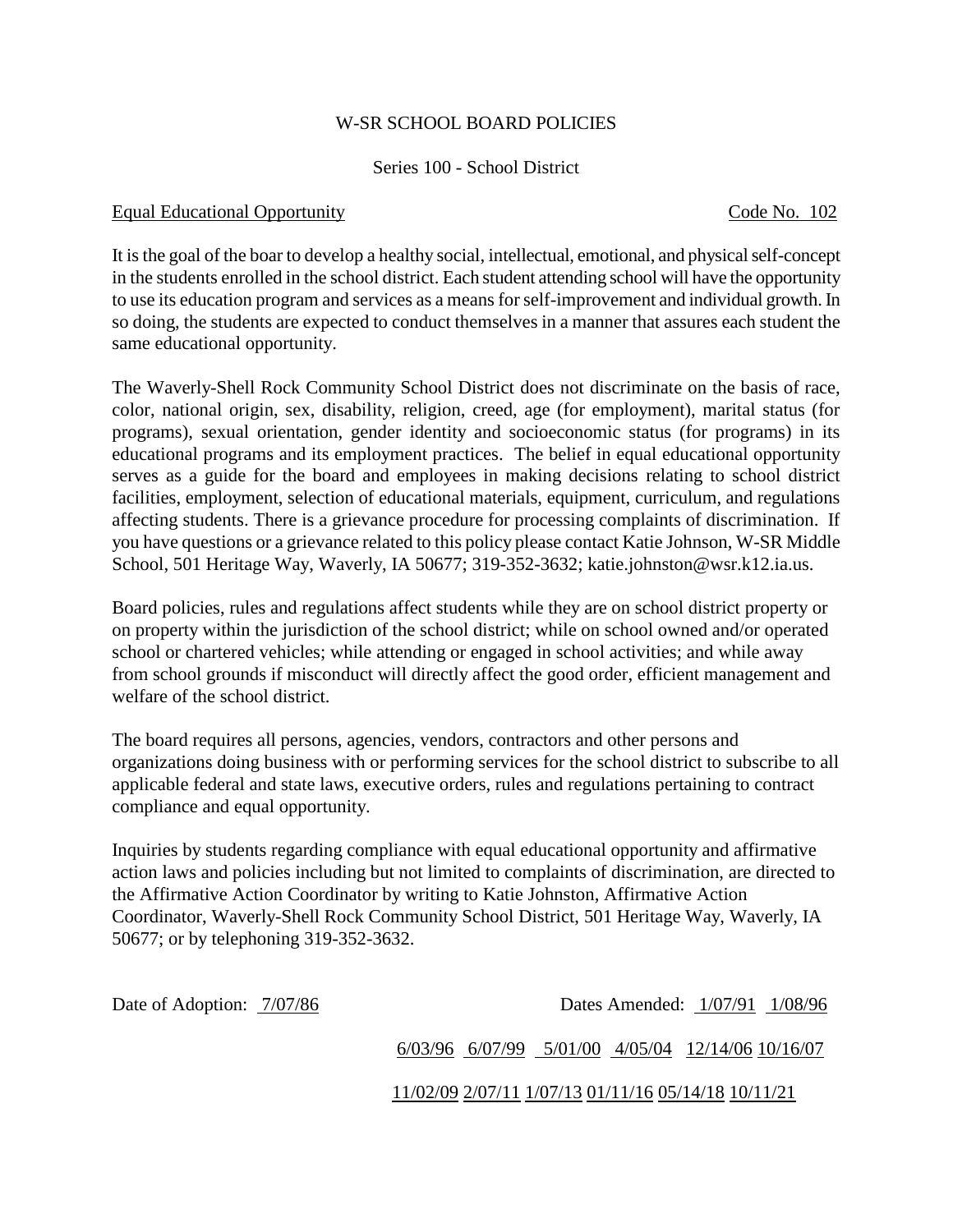| Legal Reference: |                                          | 20 U.S.C. §§ 1221 et seq.                                   |  |  |
|------------------|------------------------------------------|-------------------------------------------------------------|--|--|
|                  |                                          | 20 U.S.C. §§ 1681 et seq.                                   |  |  |
|                  |                                          | 20 U.S.C. §§ 1701 et seq.                                   |  |  |
|                  |                                          | 29 U.S.C. §§ 206 et seq.                                    |  |  |
|                  |                                          | 29 U.S.C. § 794                                             |  |  |
|                  |                                          | 42 U.S.C. §§ 2000d and 2000e.                               |  |  |
|                  | 42 U.S.C. §§ 12101 et seq.               |                                                             |  |  |
|                  | 34 C.F.R. Pt. 100                        |                                                             |  |  |
|                  | 34 C.F.R. Pt. 104                        |                                                             |  |  |
|                  | Iowa Code §§ 216.6; 216.9; 256.11; 280.3 |                                                             |  |  |
|                  | 281 I.A.C. 12.                           |                                                             |  |  |
| Cross Reference: | 101                                      | Educational Philosophy of the School District               |  |  |
|                  | 401.1                                    | <b>Equal Employment Opportunity</b>                         |  |  |
|                  | 500                                      | Objectives for Equal Educational Opportunities for Students |  |  |
|                  | 506.1                                    | <b>Student Records</b>                                      |  |  |

 $\begin{array}{c} \rule{0pt}{2ex} \rule{0pt}{2ex} \rule{0pt}{2ex} \rule{0pt}{2ex} \rule{0pt}{2ex} \rule{0pt}{2ex} \rule{0pt}{2ex} \rule{0pt}{2ex} \rule{0pt}{2ex} \rule{0pt}{2ex} \rule{0pt}{2ex} \rule{0pt}{2ex} \rule{0pt}{2ex} \rule{0pt}{2ex} \rule{0pt}{2ex} \rule{0pt}{2ex} \rule{0pt}{2ex} \rule{0pt}{2ex} \rule{0pt}{2ex} \rule{0pt}{2ex} \rule{0pt}{2ex} \rule{0pt}{2ex} \rule{0pt}{2ex} \rule{0pt}{$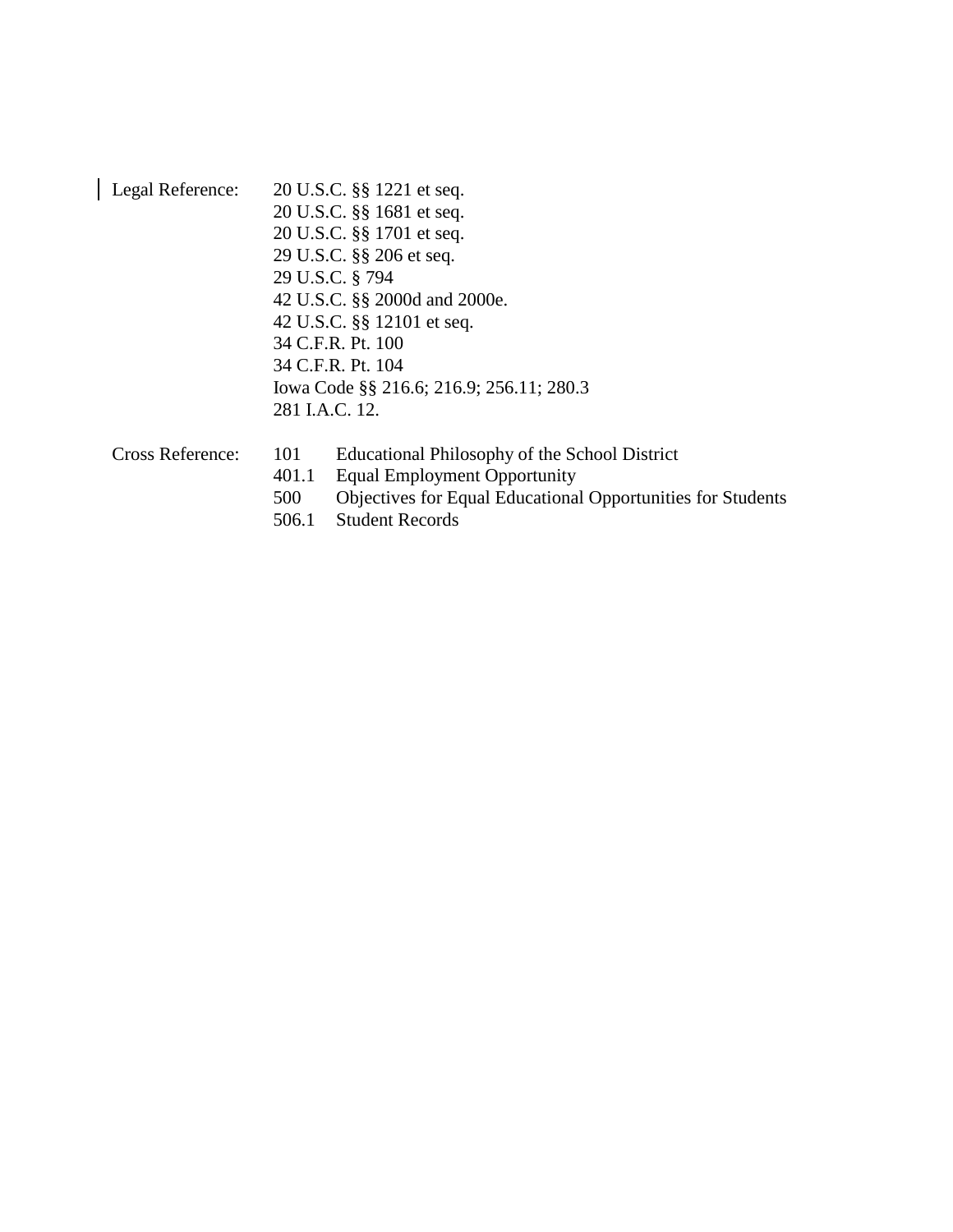#### ANNUAL NOTICE OF NONDISCRIMINATION

The Waverly-Shell Rock Community School District offers career and technical programs in the following areas of study:

- 1) Agriculture
- 2) Business
- 3) Family & Consumer Sciences
- 4) Industrial Technology
- 5) Marketing

It is the policy of the Waverly-Shell Rock Community School District not to discriminate on the basis of race, color, national origin, sex, disability, religion, creed, age (for employment), marital status (for programs), sexual orientation, gender identity and socioeconomic status (for programs) in its educational programs and its employment practices. There is a grievance procedure for processing complaints of discrimination. If you have questions or a grievance related to this policy please contact: Katie Johnston, W-SR Middle School, 501 Heritage Way, Waverly, IA 50677; 319- 352-3632; Katie.Johnston@wsr.k12.ia.us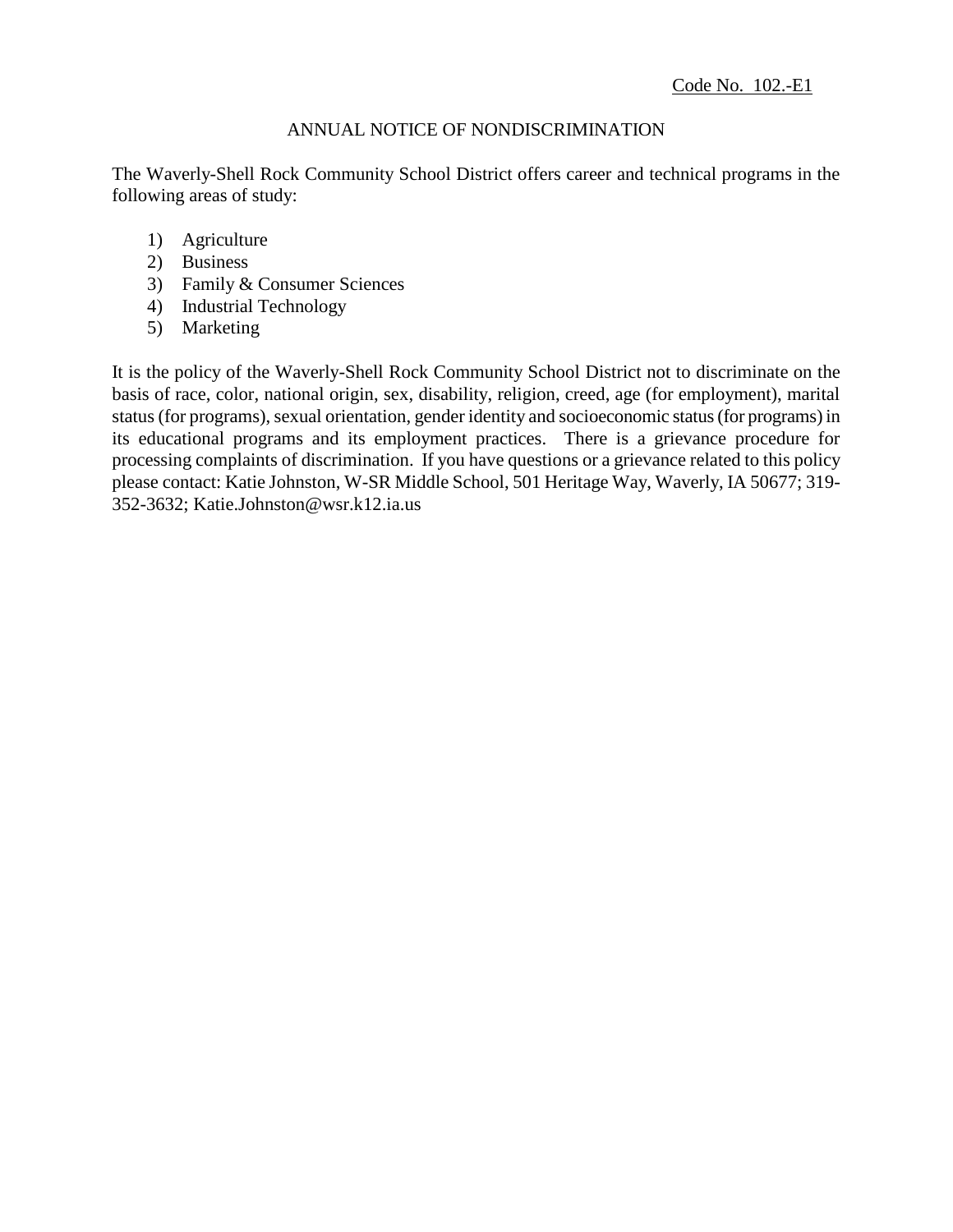## SECTION 504 STUDENT AND PARENTAL RIGHTS

The Waverly-Shell Rock Community School District does not discriminate in its educational programs and activities on the basis of a student's disability. It has been determined that your child has a qualifying disability for which accommodations may need to be made to meet his or her individual needs as adequately as the needs of other students. As a parent, you have the right to the following:

- · participation of your child in school district programs and activities, including extracurricular programs and activities, to the maximum extent appropriate, free of discrimination based upon the student's disability and at the same level as students without disabilities;
- receipt of free educational services to the extent they are provided students without disabilities:
- · receipt of information about your child and your child's educational programs and activities in your native language;
- notice of identification of your child as having a qualifying disability for which accommodations may need to be made and notice prior to evaluation and placement of your child and right to periodically request a re-evaluation of your child;
- inspect and review your child's educational records including a right to copy those records for a reasonable fee; you also have a right to ask the school district to amend your child's educational records if you feel the information in the records is misleading or inaccurate; should the school district refuse to amend the records, you have a right to a hearing and to place an explanatory letter in your child's file explaining why you feel the records are misleading or inaccurate;
- · hearing before an impartial hearing officer if you disagree with your child's evaluation or placement; you have a right to counsel at the hearing and have the decision of the impartial hearing officer reviewed.

It is the policy of the Waverly-Shell Rock Community School District not to discriminate on the basis of race, color, national origin, sex, disability, religion, creed, age (for employment), marital status (for programs), sexual orientation, gender identity and socioeconomic status (for programs) in its educational programs and its employment practices. There is a grievance procedure for processing complaints of discrimination. If you have questions or a grievance related to this policy, please contact Katie Johnston, W-SR Middle School, 501 Heritage Way, Waverly, IA 50677; 319-352-3632; Katie Johnston@wsr.k12.ia.us.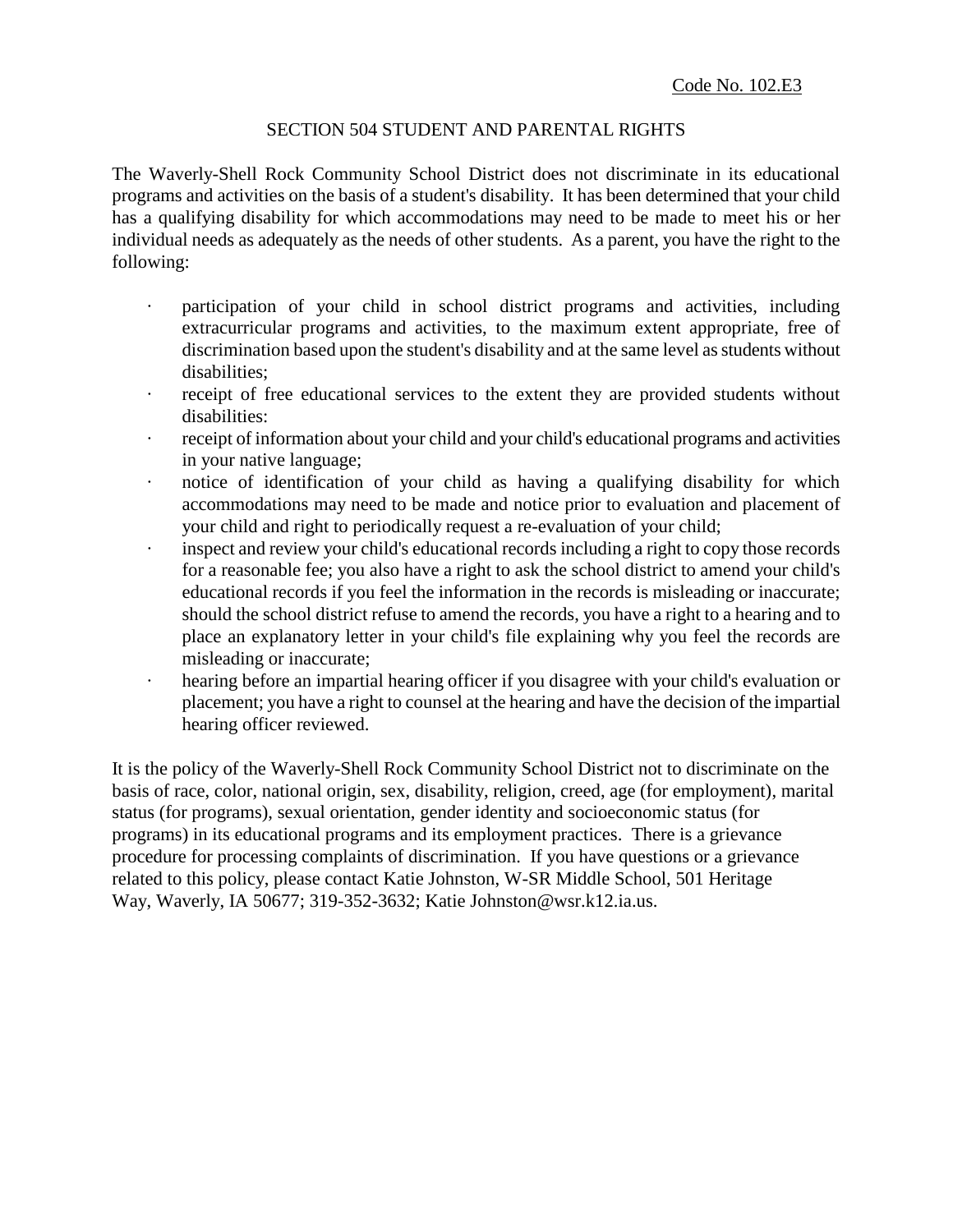## DISCRIMINATION COMPLAINT FORM

| Date of complaint:                                                                                                                                       |  |
|----------------------------------------------------------------------------------------------------------------------------------------------------------|--|
| Name of Complainant:                                                                                                                                     |  |
| Are you filling out this form for<br>yourself or someone else (please<br>identify the individual if you are<br>submitting on behalf of someone<br>else): |  |
| Who or what entity do you believe<br>discriminated against, harassed, or<br>bullied you (or someone else)?                                               |  |
| Date and place of alleged<br>$incident(s)$ :                                                                                                             |  |
| Names of any witnesses (if any):                                                                                                                         |  |

Nature of discrimination, harassment, or bullying alleged (check all that apply):

| Age                    | <b>Physical Attribute</b>         | <u>Sex</u>                |
|------------------------|-----------------------------------|---------------------------|
| Disability             | Physical/Mental Ability           | <b>Sexual Orientation</b> |
| <b>Familial Status</b> | <b>Political Belief</b>           | Socio-economic Background |
| Gender Identity        | <b>Political Party Preference</b> | Other – Please Specify:   |
| <b>Marital Status</b>  | Race/Color                        |                           |
| National Origin/Ethnic |                                   |                           |
| Background/Ancestry    | Religion/Creed                    |                           |

In the space below, please describe what happened and why you believe that you or someone else has been discriminated against, harassed, or bullied. Please be as specific as possible and attach additional pages if necessary.

\_\_\_\_\_\_\_\_\_\_\_\_\_\_\_\_\_\_\_\_\_\_\_\_\_\_\_\_\_\_\_\_\_\_\_\_\_\_\_\_\_\_\_\_\_\_\_\_\_\_\_\_\_\_\_\_\_\_\_\_\_\_\_\_\_\_\_\_\_\_\_\_\_\_\_\_\_\_ \_\_\_\_\_\_\_\_\_\_\_\_\_\_\_\_\_\_\_\_\_\_\_\_\_\_\_\_\_\_\_\_\_\_\_\_\_\_\_\_\_\_\_\_\_\_\_\_\_\_\_\_\_\_\_\_\_\_\_\_\_\_\_\_\_\_\_\_\_\_\_\_\_\_\_\_\_\_

> $\mathcal{L}_\mathcal{L} = \{ \mathcal{L}_\mathcal{L} = \{ \mathcal{L}_\mathcal{L} = \{ \mathcal{L}_\mathcal{L} = \{ \mathcal{L}_\mathcal{L} = \{ \mathcal{L}_\mathcal{L} = \{ \mathcal{L}_\mathcal{L} = \{ \mathcal{L}_\mathcal{L} = \{ \mathcal{L}_\mathcal{L} = \{ \mathcal{L}_\mathcal{L} = \{ \mathcal{L}_\mathcal{L} = \{ \mathcal{L}_\mathcal{L} = \{ \mathcal{L}_\mathcal{L} = \{ \mathcal{L}_\mathcal{L} = \{ \mathcal{L}_\mathcal{$ \_\_\_\_\_\_\_\_\_\_\_\_\_\_\_\_\_\_\_\_\_\_\_\_\_\_\_\_\_\_\_\_\_\_\_\_\_\_\_\_\_\_\_\_\_\_\_\_\_\_\_\_\_\_\_\_\_\_\_\_\_\_\_\_\_\_\_\_\_\_\_\_\_\_\_\_\_\_

\_\_\_\_\_\_\_\_\_\_\_\_\_\_\_\_\_\_\_\_\_\_\_\_\_\_\_\_\_\_\_\_\_\_\_\_\_\_\_\_\_\_\_\_\_\_\_\_\_\_\_\_\_\_\_\_\_\_\_\_\_\_\_\_\_\_\_\_\_\_\_\_\_\_\_\_\_\_ I agree that all of the information on this form is accurate and true to the best of my knowledge.

Signature: \_\_\_\_\_\_\_\_\_\_\_\_\_\_\_\_\_\_\_\_\_\_\_\_\_\_\_\_\_\_\_\_\_\_\_\_ Date: \_\_\_\_\_\_\_\_\_\_\_\_\_\_\_\_\_\_\_\_\_\_\_\_\_\_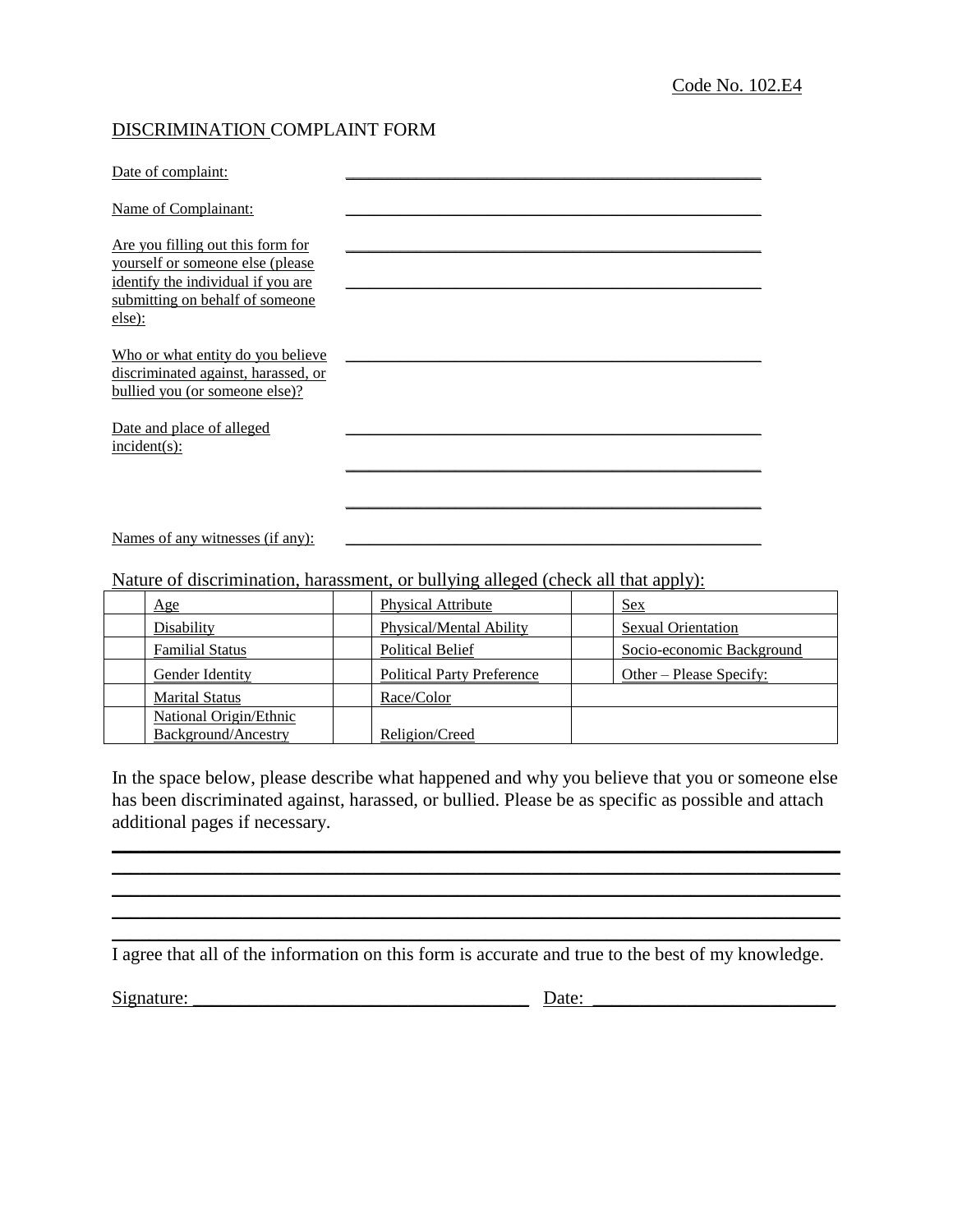# WITNESS DISCLOSURE FORM

| Name of Witness:                                      |  |
|-------------------------------------------------------|--|
| Date of interview:                                    |  |
| Date of initial complaint:                            |  |
| Name of Complainant (include                          |  |
| whether the Complainant is a student<br>or employee): |  |
|                                                       |  |
| Date and place of alleged incident(s):                |  |
|                                                       |  |

Nature of discrimination, harassment, or bullying alleged (check all that apply):

| <u>Age</u>             | <b>Physical Attribute</b>         | --- | <b>Sex</b>                |
|------------------------|-----------------------------------|-----|---------------------------|
| Disability             | Physical/Mental Ability           |     | <b>Sexual Orientation</b> |
| <b>Familial Status</b> | <b>Political Belief</b>           |     | Socio-economic Background |
| Gender Identity        | <b>Political Party Preference</b> |     | Other – Please Specify:   |
| <b>Marital Status</b>  | Race/Color                        |     |                           |
| National Origin/Ethnic |                                   |     |                           |
| Background/Ancestry    | Religion/Creed                    |     |                           |

\_\_\_\_\_\_\_\_\_\_\_\_\_\_\_\_\_\_\_\_\_\_\_\_\_\_\_\_\_\_\_\_\_\_\_\_\_\_\_\_\_\_\_\_\_\_\_\_\_\_\_\_\_\_\_\_\_\_\_\_\_\_\_\_\_\_\_\_\_\_\_\_\_\_\_\_\_\_ \_\_\_\_\_\_\_\_\_\_\_\_\_\_\_\_\_\_\_\_\_\_\_\_\_\_\_\_\_\_\_\_\_\_\_\_\_\_\_\_\_\_\_\_\_\_\_\_\_\_\_\_\_\_\_\_\_\_\_\_\_\_\_\_\_\_\_\_\_\_\_\_\_\_\_\_\_\_  $\_$  , and the set of the set of the set of the set of the set of the set of the set of the set of the set of the set of the set of the set of the set of the set of the set of the set of the set of the set of the set of th \_\_\_\_\_\_\_\_\_\_\_\_\_\_\_\_\_\_\_\_\_\_\_\_\_\_\_\_\_\_\_\_\_\_\_\_\_\_\_\_\_\_\_\_\_\_\_\_\_\_\_\_\_\_\_\_\_\_\_\_\_\_\_\_\_\_\_\_\_\_\_\_\_\_\_\_\_\_ \_\_\_\_\_\_\_\_\_\_\_\_\_\_\_\_\_\_\_\_\_\_\_\_\_\_\_\_\_\_\_\_\_\_\_\_\_\_\_\_\_\_\_\_\_\_\_\_\_\_\_\_\_\_\_\_\_\_\_\_\_\_\_\_\_\_\_\_\_\_\_\_\_\_\_\_\_\_ \_\_\_\_\_\_\_\_\_\_\_\_\_\_\_\_\_\_\_\_\_\_\_\_\_\_\_\_\_\_\_\_\_\_\_\_\_\_\_\_\_\_\_\_\_\_\_\_\_\_\_\_\_\_\_\_\_\_\_\_\_\_\_\_\_\_\_\_\_\_\_\_\_\_\_\_\_\_  $\_$  , and the set of the set of the set of the set of the set of the set of the set of the set of the set of the set of the set of the set of the set of the set of the set of the set of the set of the set of the set of th

\_\_\_\_\_\_\_\_\_\_\_\_\_\_\_\_\_\_\_\_\_\_\_\_\_\_\_\_\_\_\_\_\_\_\_\_\_\_\_\_\_\_\_\_\_\_\_\_\_\_\_\_\_

#### Description of incident witnessed:

Additional information:

I agree that all of the information on this form is accurate and true to the best of my knowledge.

\_\_\_\_\_\_\_\_\_\_\_\_\_\_\_\_\_\_\_\_\_\_\_\_\_\_\_\_\_\_\_\_\_\_\_\_\_\_\_\_\_\_\_\_\_\_\_\_\_\_\_\_\_\_\_\_\_\_\_\_\_\_\_\_\_\_\_\_\_\_\_\_\_\_\_\_\_\_ \_\_\_\_\_\_\_\_\_\_\_\_\_\_\_\_\_\_\_\_\_\_\_\_\_\_\_\_\_\_\_\_\_\_\_\_\_\_\_\_\_\_\_\_\_\_\_\_\_\_\_\_\_\_\_\_\_\_\_\_\_\_\_\_\_\_\_\_\_\_\_\_\_\_\_\_\_\_  $\_$  , and the set of the set of the set of the set of the set of the set of the set of the set of the set of the set of the set of the set of the set of the set of the set of the set of the set of the set of the set of th

Signature: \_\_\_\_\_\_\_\_\_\_\_\_\_\_\_\_\_\_\_\_\_\_\_\_\_\_\_\_\_\_\_\_\_\_ Date: \_\_\_\_\_\_\_\_\_\_\_\_\_\_\_\_\_\_\_\_\_\_\_\_\_\_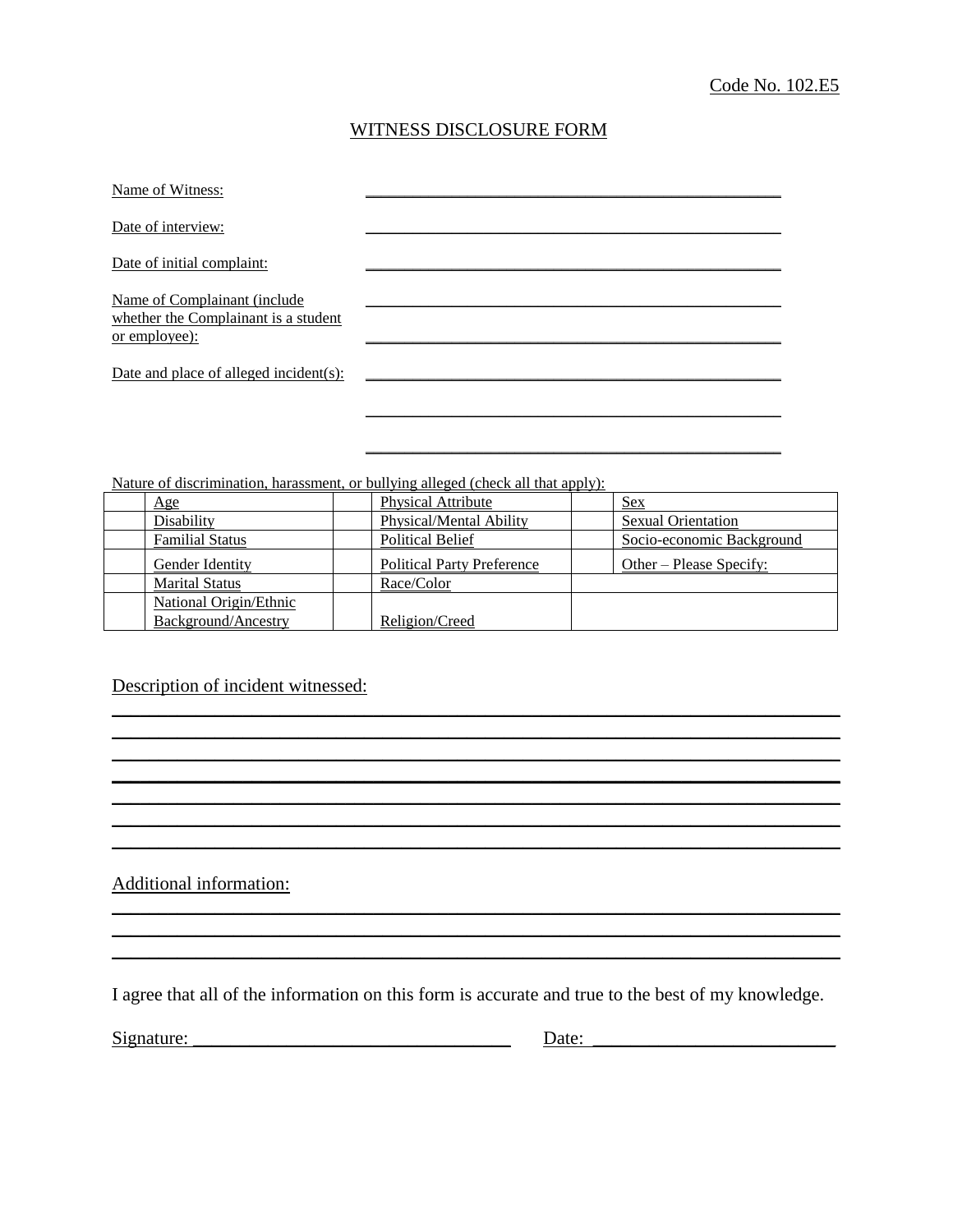#### GRIEVANCE PROCEDURE

It is the policy of the Waverly-Shell Rock Community School District not to discriminate on the basis of race, color, national origin, sex, disability, religion, creed, age (for employment), marital status (for programs), sexual orientation, gender identity and socioeconomic status (for programs) in its educational programs and its employment practices. There is a grievance procedure for processing complaints of discrimination. If you have questions or a grievance related to this policy please contact Katie Johnston, W-WR Middle School, 501 Heritage Way, Waverly, IA 50677; 319-352- 3630; Katie Johnston@wsr.k12.ia.us

Students, parents of students, employees, and applicants for employment in the school district have the right to file a formal complaint alleging discrimination. The district has policies and procedures in place to identify and investigate complaints alleging discrimination. If appropriate, the district will take steps to prevent the recurrence of discrimination and to correct its discriminatory effects on the Complainant and others.

A Complainant may attempt to resolve the problem informally by discussing the matter with a building principal or a direct supervisor. However, the Complainant has the right to end the informal process at any time and pursue the formal grievance procedures outlined below. Use of the informal or formal grievance procedure is not a prerequisite to the pursuit of other remedies. Please note that informal processes and procedures are not to be used in certain circumstances (e.g., sexual harassment and sexual assault).

#### **Filing a Complaint**

A Complainant who wishes to avail himself/herself of this grievance procedure may do so by filing a complaint with the equity coordinator(s). An alternate will be designated in the event it is claimed that the equity coordinator or superintendent committed the alleged discrimination or some other conflict of interest exists. Complaints shall be filed within 30 days of the event giving rise to the complaint or from the date the Complainant could reasonably become aware of such occurrence*.* The Complainant will state the nature of the complaint and the remedy requested. The equity coordinator(s) shall assist the Complainant as needed.

#### **Investigation**

Within 15 working days, the equity coordinator will begin the investigation of the complaint or appoint a qualified person to undertake the investigation (hereinafter "equity coordinator"). If the Complainant is under 18 years of age, the equity coordinator shall notify his or her parent(s)/guardian(s) that they may attend investigatory meetings in which the Complainant is involved. The complaint and identity of the Complainant, Respondent, or witnesses will only be disclosed as reasonably necessary in connection with the investigation or as required by law or policy. The investigation may include, but is not limited to the following: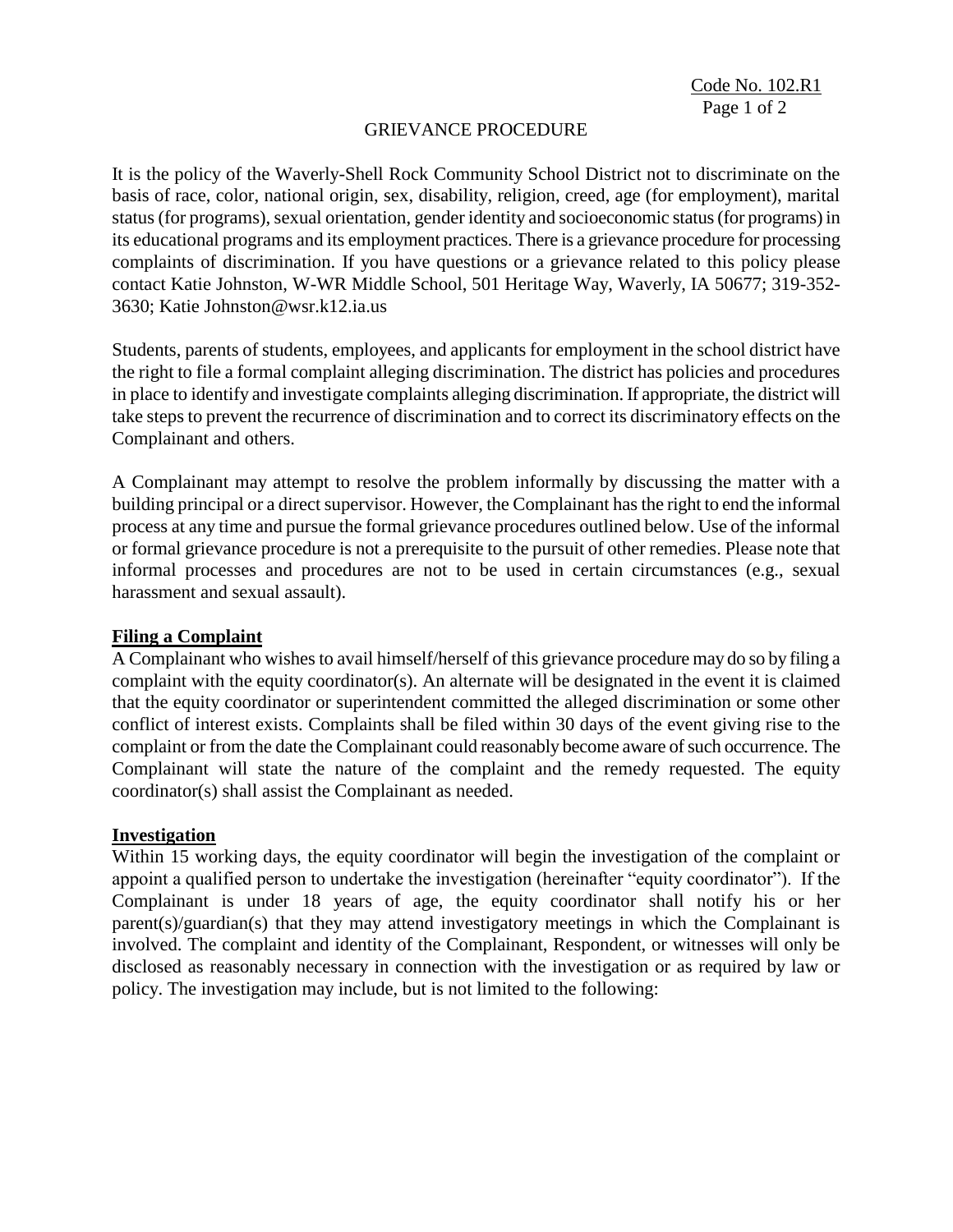A request for the Complainant to provide a written statement regarding the nature of the

complaint;

- A request for the individual named in the complaint to provide a written statement;
- A request for witnesses identified during the course of the investigation to provide a written statement;
- Interviews of the Complainant, Respondent, or witnesses;
- An opportunity to present witnesses or other relevant information; and

 Review and collection of documentation or information deemed relevant to the investigation. Within 60 working days, the equity coordinator shall complete the investigation and issue a report with respect to the findings.

The equity coordinator shall notify the Complainant and Respondent of the decision within 5 working days of completing the written report. Notification shall be by U.S. mail, first class.

#### **Decision and Appeal**

The complaint is closed after the equity coordinator has issued the report, unless within 10 working days after receiving the decision, either party appeals the decision to the superintendent by making a written request detailing why he/she believes the decision should be reconsidered. The equity coordinator shall promptly forward all materials relative to the complaint and appeal to the superintendent. Within 30 working days, the superintendent shall affirm, reverse, amend the decision, or direct the equity coordinator to gather additional information. The superintendent shall notify the Complainant, Respondent, and the equity coordinator of the decision within 5 working days of the decision. Notification shall be by U.S. mail, first class.

The decision of the superintendent shall be final.

The decision of the superintendent in no way prejudices a party from seeking redress through state or federal agencies as provided by in law.

This policy and procedures are to be used for complaints of discrimination, in lieu of any other general complaint policies or procedures that may be available.

If any of the stated timeframes cannot be met by the district, the district will notify the parties and pursue completion as promptly as possible.

Retaliation against any person, because the person has filed a complaint or assisted or participated in an investigation, is prohibited. Persons found to have engaged in retaliation shall be subject to discipline by appropriate measures.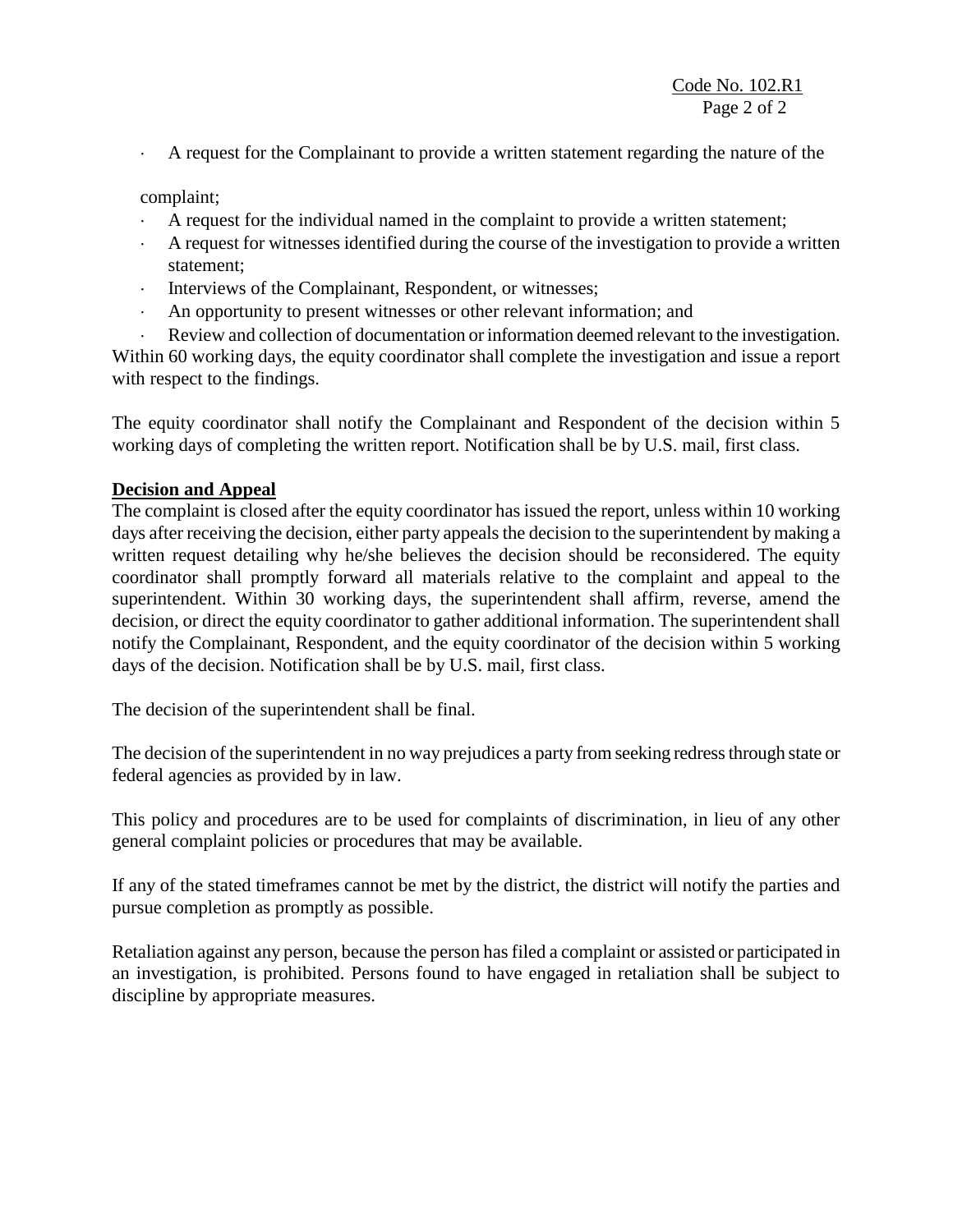Series 100 - School District

#### Long-Range Needs Assessment Code No. 103

Long-range needs assessment enables the school district to analyze assessment data, get feedback from the community about its expectations of students and determine how well students are meeting student learning goals. The board will conduct ongoing and in-depth needs assessment, soliciting information from business, labor, industry, higher education and community members, regarding their expectations for adequate student preparation.

In conjunction with the in-depth needs assessment of the school district, the board will authorize the appointment of a committee, representing administrators, employees, parents, students and community members, to make recommendations and assist the board in determining the priorities of the school district in addition to the basic skills areas of the education program.

The district's long range needs assessment plans consist of these three items:

- A. Provision for collecting, analyzing and reporting information derived from local, state and national sources
- B. Provisions for reviewing information acquired on the following:
	- 1. state indicators and other locally determined indicators
	- 2. locally established student learning goals
	- 3. specific data collection required by state and federal programs
- C. Provisions for collecting and analyzing assessment data on the following:
	- 1. state indicators
	- 2. locally determined indicators
	- 3. locally established student learning goals

It is the responsibility of the superintendent to ensure the school district community is informed of students' progress on state and locally determined indicators. The superintendent will report annually to the board about the means used to keep the community informed.

As a result of the board and committee's work, the board will determine major educational needs and rank them in priority order; develop long-range goals and plans to meet the educational needs; establish and implement short-range and intermediate-range plans to meet the goals and to attain the desired levels of student performance; evaluate progress toward meeting the goals and maintain a record of progress under the plan that includes reports of student performance and results of school improvement projects; and annually report the school district's progress made under the plan to the committee, community and Iowa Department of Education.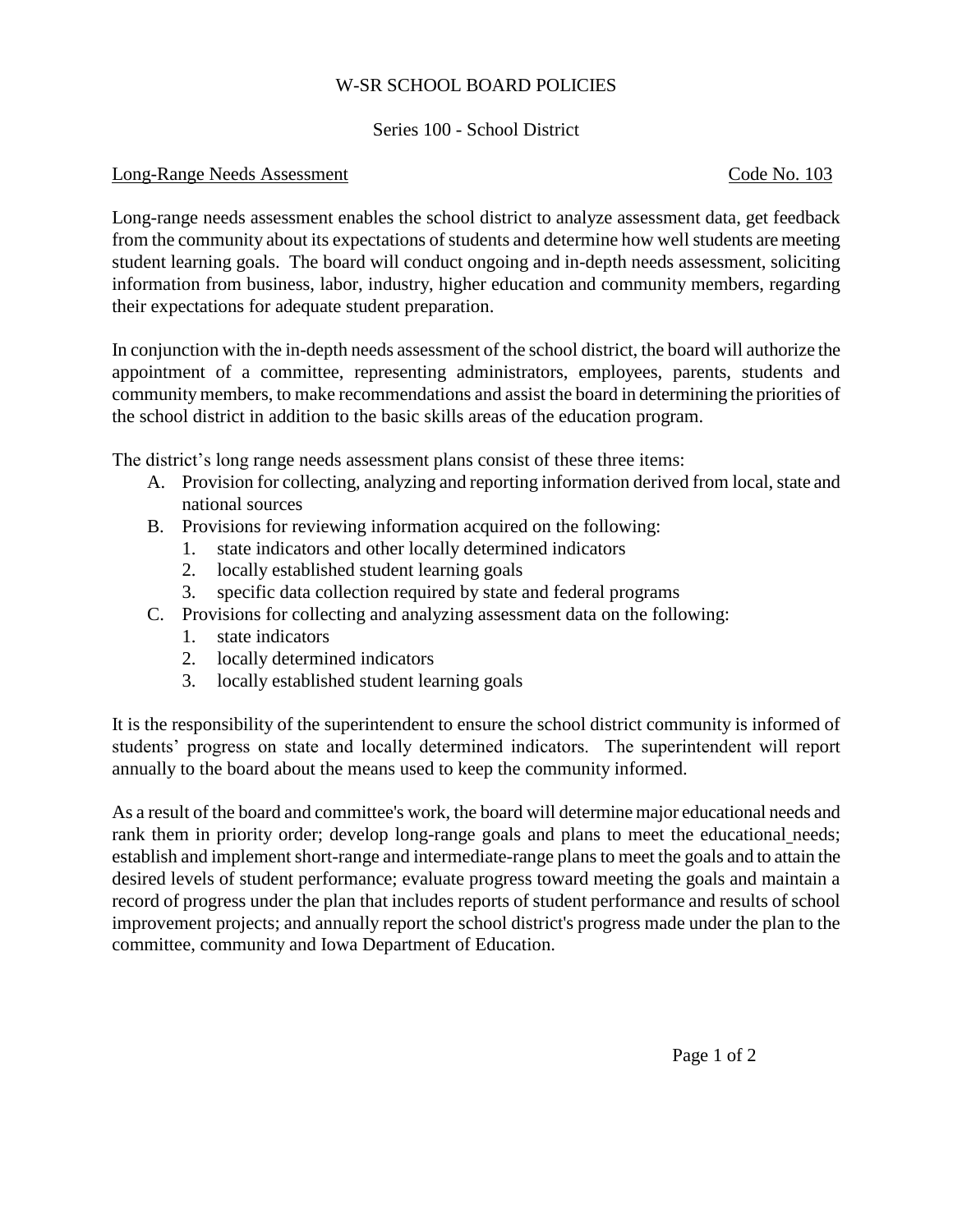Code No. 103

Date of Adoption:  $\frac{7}{07/86}$  Dates Amended:  $\frac{2}{01/88}$  1/07/91

#### 1/08/96 6/07/99 5/01/00 4/05/04 12/14/06

#### 11/02/09 1/07/13 01/11/16 05/14/18

Legal Reference: Iowa Code §§ 21; 256.7; 280.12, (2013) 281 I.A.C. 12.8(1)(b).

- Cross Reference: 101 Educational Philosophy of the School District
	- 200 Legal Status of the Board of Directors
	- 208 Committees of the Board of Directors
	- 603.1 Basic Instruction Program
	- 801.1 Buildings and Sites Long Range Planning
	- 801.2 Buildings and Sites Surveys

Page 2 of 2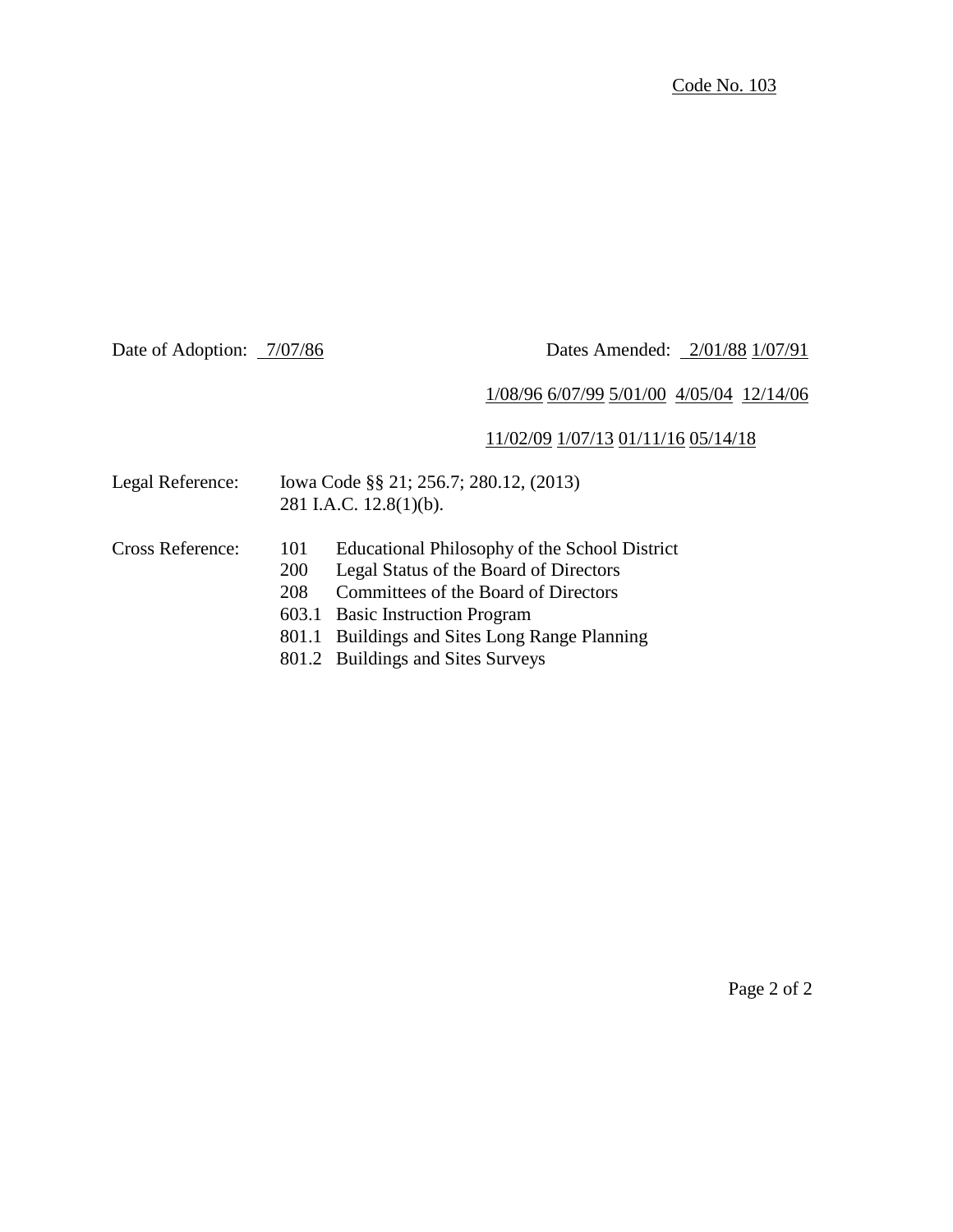## LONG-RANGE NEEDS ASSESSMENT

The school district's long range needs assessment process includes these items:

- provisions for collecting, analyzing and reporting information derived from local, state and national sources;
- provisions for reviewing information acquired on the following:
	- o state indicators and other locally determined indicators,
	- o locally established student learning goals,
	- o specific data collection required by state and federal programs;

provisions for collecting and analyzing assessment data on the following:

- o state indicators,
- o locally determined indicators,
- o locally established student learning goals.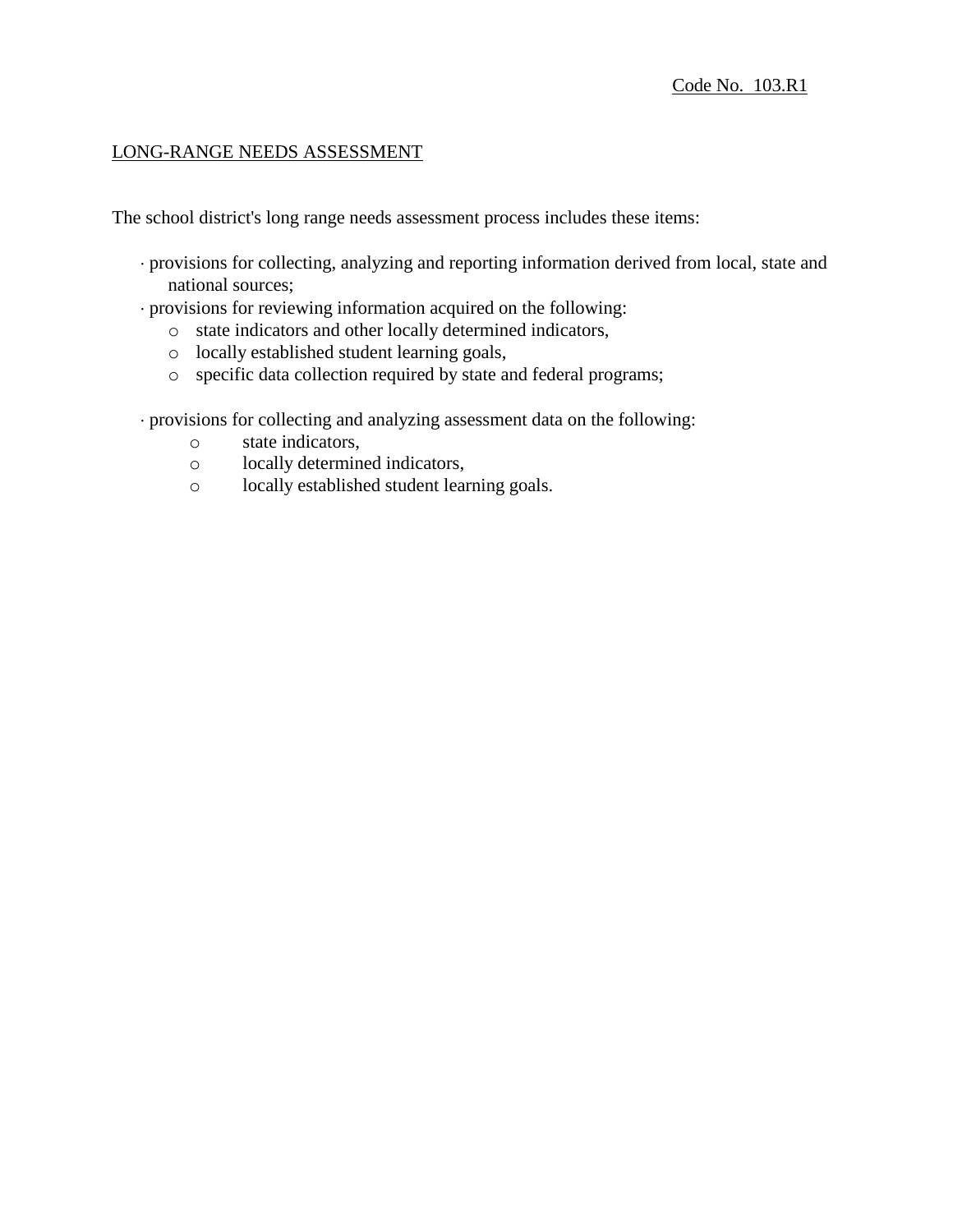## ANTI-BULLYING/ANTI-HARASSMENT Code No. 104

Page 1 of 2

The Waverly-Shell Rock Community School District is committed to providing all students, employees, and volunteers with a safe and civil school environment in which all members of the school community are treated with dignity and respect. Bullying and/or harassing behavior can seriously disrupt the ability of school employees to maintain a safe and civil environment, and the ability of students to learn and succeed.

Bullying and/or harassment of or by students, employees, and volunteers is against federal, state, and local policy and is not tolerated by the board.

Accordingly, school employees, volunteers, and students shall not engage in bullying or harassing behavior while on school property, while on school-owned or school-operated vehicles, while attending or participating in school-sponsored or sanctioned activities, and while away from school grounds if the conduct materially interferes with the orderly operation of the educational environment or is likely to do so.

Complaints may be filed with the superintendent or superintendent's designee pursuant to the regulation accompanying this policy. Complaints will be investigated within a reasonable time frame.

A school employee, volunteer, or student, or a student's parent or guardian who promptly, reasonably, and in good faith reports an incident of bullying or harassment, in compliance with the procedures in the regulation, to the appropriate school official designated by the school district, shall be immune from civil or criminal liability relating to such report and to participation in any administrative or judicial proceeding resulting from or relating to the report.

#### **Retaliation Prohibited**

Individuals who knowingly file false bullying or harassment complaints and any person who gives false statements in an investigation may be subject to discipline by appropriate measures.

Any student found to have violated or retaliated in violation of this policy shall be subject to measures up to, and including, suspension and expulsion. Any school employee found to have violated or retaliated in violation of this policy shall be subject to measures up to, and including, termination of employment. Any school volunteer found to have violated or retaliated in violation of this policy shall be subject to measures up to, and including, removal from service and exclusion from school grounds.

#### **Definitions**

For the purposes of this policy, the defined words shall have the following meaning:

 "Electronic" means any communication involving the transmission of information by wire, radio, optic cable, electromagnetic, or other similar means. "Electronic" includes but is not limited to communication via electronic mail, internet-based communications, pager service, cell phones, and electronic text messaging. "Harassment" and "bullying"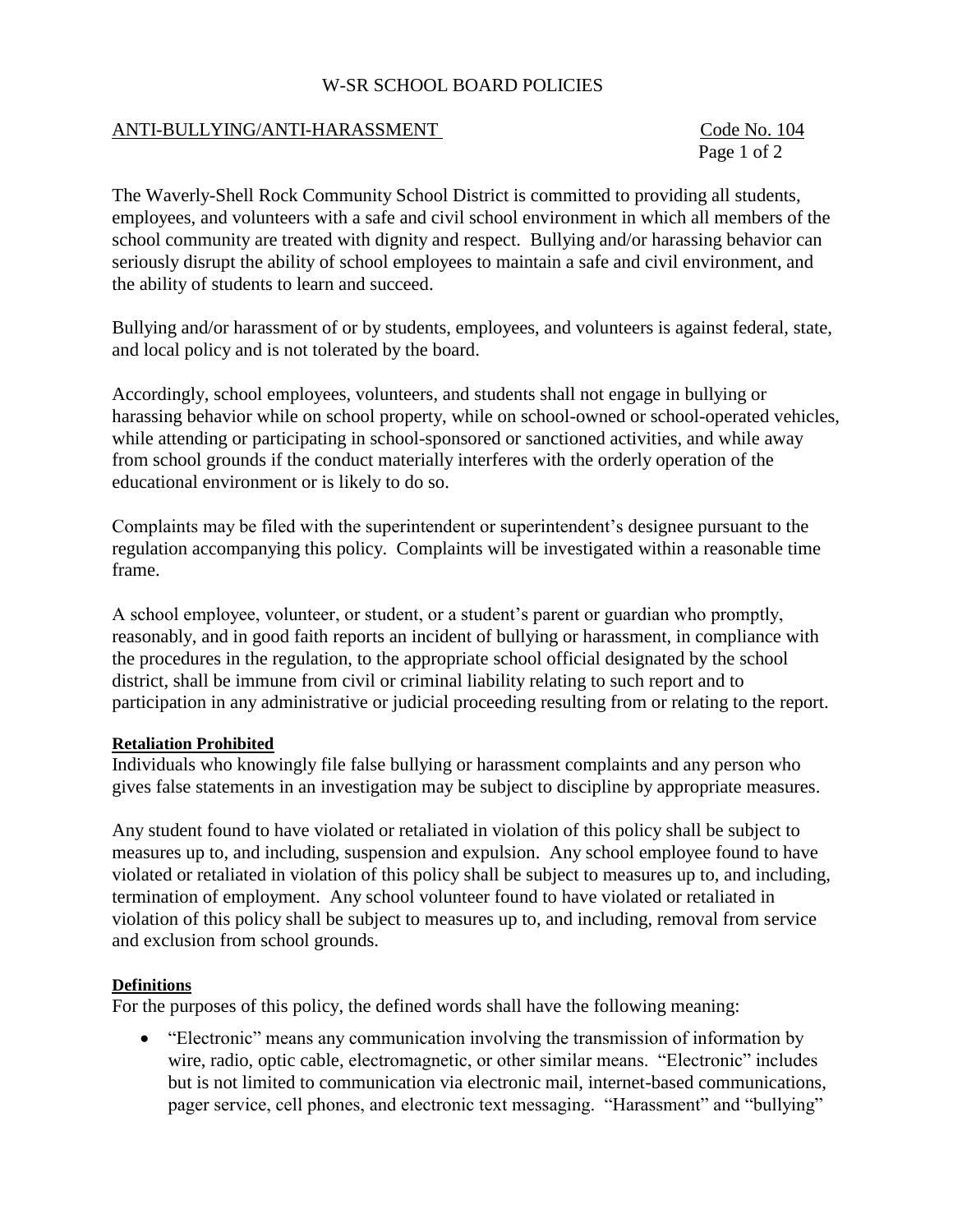Code No. 104 Page 1 of 2

mean any repeated or potentially repeated electronic, written, verbal, or physical act or other ongoing conduct toward an individual based on any trait or characteristic of the individual which creates an objectively hostile school environment that meets one or more of the following conditions:

- (1) Places the individual in reasonable fear of harm to the individual's person or property.
- (2) Has a substantial detrimental effect on the individual's physical or mental health.
- (3) Has the effect of substantially interfering with the individual's academic or career performance. Has the effect of substantially interfering with the individual's ability to participate in or benefit from the services, activities, or privileges provided by a school.
- "Trait or characteristic of the individual" includes but is not limited to age, color, creed, national origin, race, religion, marital status, sex, sexual orientation, gender identity, physical attributes, physical or mental ability or disability, ancestry, political party preference, political belief, socioeconomic status, or familial status.
- "Volunteer" means an individual who has regular, significant contact with students.

#### **Publication of Policy**

The board will annually publish this policy. The policy may be publicized by the following means:

- Inclusion in the student handbook.
- Inclusion in the employee handbook
- Inclusion in the registration materials
- Inclusion on the school or school district's web site.
- $\bullet$  (other)

Date of Adoption: 9/10/07 Dates Amended: 12/3/07 11/2/09 2/7/11

## 1/7/13 1/11/16 5/14/18 2/8/21

| Legal References: | 20 U.S.C. §§ 1221-1234i.<br>29 U.S.C. § 794.<br>42 U.S.C. §§ 2000d-2000d-7.<br>42 U.S.C. §§ 12101 2et. seq.<br>Iowa Code §§ 216.9; 280.28; 280.3.<br>281 I.A.C. 12.3(6).<br>Morse v. Frederick, 551 U.S. 393 (2007) |
|-------------------|---------------------------------------------------------------------------------------------------------------------------------------------------------------------------------------------------------------------|
| Cross References: | 102<br><b>Equal Educational Opportunity</b><br><b>Student Rights and Responsibilities</b><br>502<br>503<br><b>Student Discipline</b><br><b>Student Records</b><br>506                                               |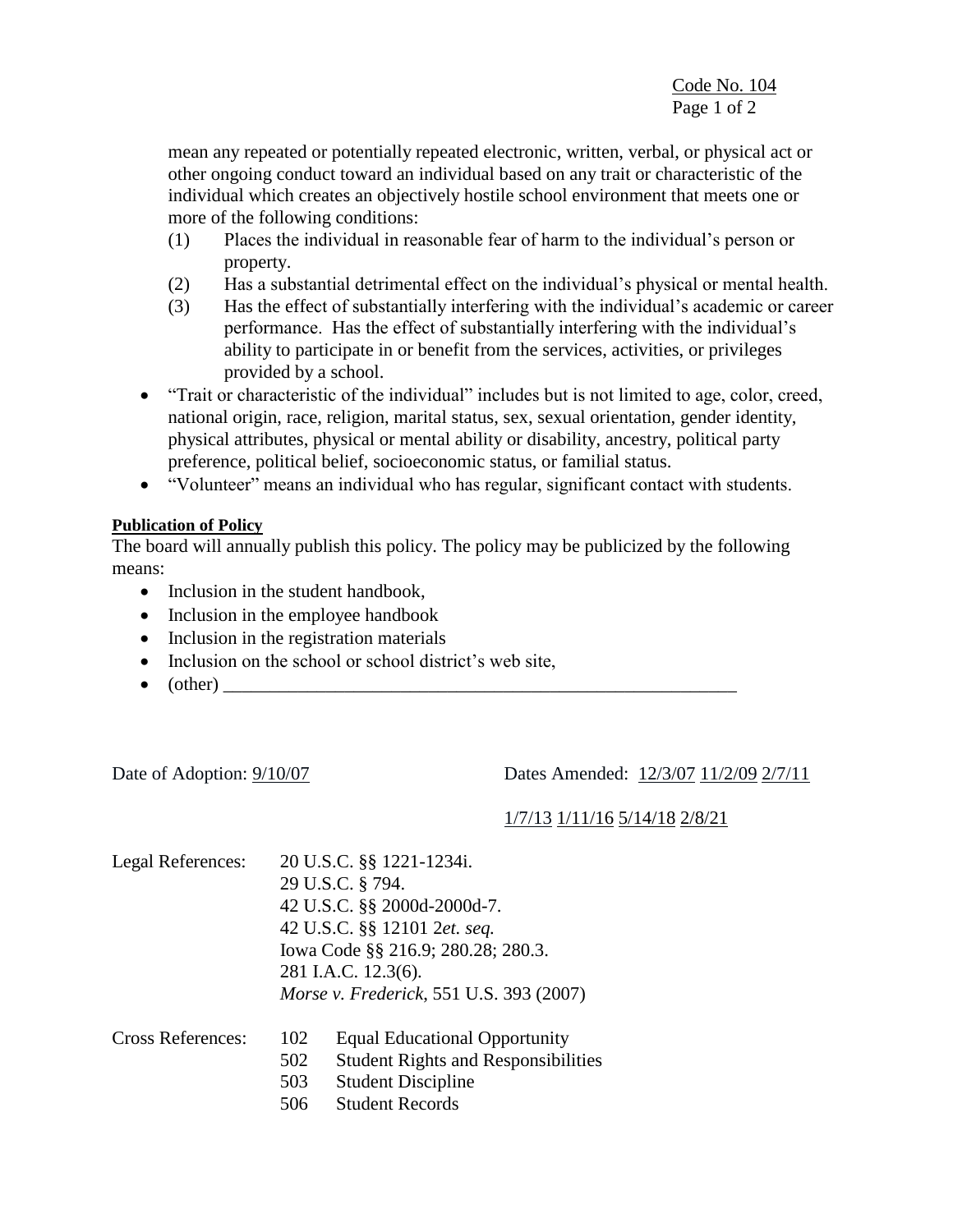Code No. 104R.1 Page 1 of 3

## ANTI-BULLYING/ANTI-HARASSMENT INVESTIGATION PROCEDURES

The Waverly-Shell Rock School District is committed to providing all students with a safe and civil school environment in which all members of the school community are treated with dignity and respect. Bullying and/or harassment of or by students, staff, and volunteers is against federal, state, and local policy and is not tolerated by the board. Bullying and/or harassing behavior can seriously disrupt the ability of school employees to maintain a safe and civil environment, and the ability of students to learn and succeed. Therefore, it is the policy of the state and the school district that school employees, volunteers, and students shall not engage in bullying or harassing behavior in school, on school property, or at any school function or school-sponsored activity.

#### **Definitions**

For the purposes of this policy, the defined words shall have the following meaning:

- "Electronic" means any communication involving the transmission of information by wire, radio, optic cable, electromagnetic, or other similar means. "Electronic" includes but is not limited to communication via electronic mail, internet-based communications, pager service, cell phones, and electronic text messaging.
- "Harassment" and "bullying" shall mean any electronic, written, verbal, or physical act or conduct toward a student based on the individual's actual or perceived age, color, creed, national origin, race, religion, marital status, sex, sexual orientation, gender identity, physical attributes, physical or mental ability or disability, ancestry, political party preference, political belief, socioeconomic status, or familial status, and which creates an objectively hostile school environment that meets one or more of the following conditions:
- (1) Places the student in reasonable fear of harm to the student's person or property.
- (2) Has a substantial detrimental effect on the student's physical or mental health.
- (3) Has the effect of substantially interfering with a student's academic performance.
- (4) Has the effect of substantially interfering with the student's ability to participate in or benefit from the services, activities, or privileges provided by a school.
- "Trait or characteristic of the student" includes but is not limited to age, color, creed, national origin, race, religion, marital status, sex, sexual orientation, gender identity, physical attributes, physical or mental ability or disability, ancestry, political party preference, political belief, socioeconomic status, or familial status.
- "Volunteer" means an individual who has regular, significant contact with students.

## **Filing a Complaint**

An individual who believes that the individual has been harassed or bullied may file a complaint with the superintendent or superintendent's designee. The complaint form is available on district website, [www.wsr.k12.ia.us.](http://www.wsr.k12.ia.us/) An alternate investigator will be designated in the event it is claimed that the superintendent or superintendent's designee committed the alleged bullying or harassment or some other conflict of interest exits. Complaints shall be filed within 10 days of the event giving rise to the complaint or from the date the Complainant could reasonably become aware of such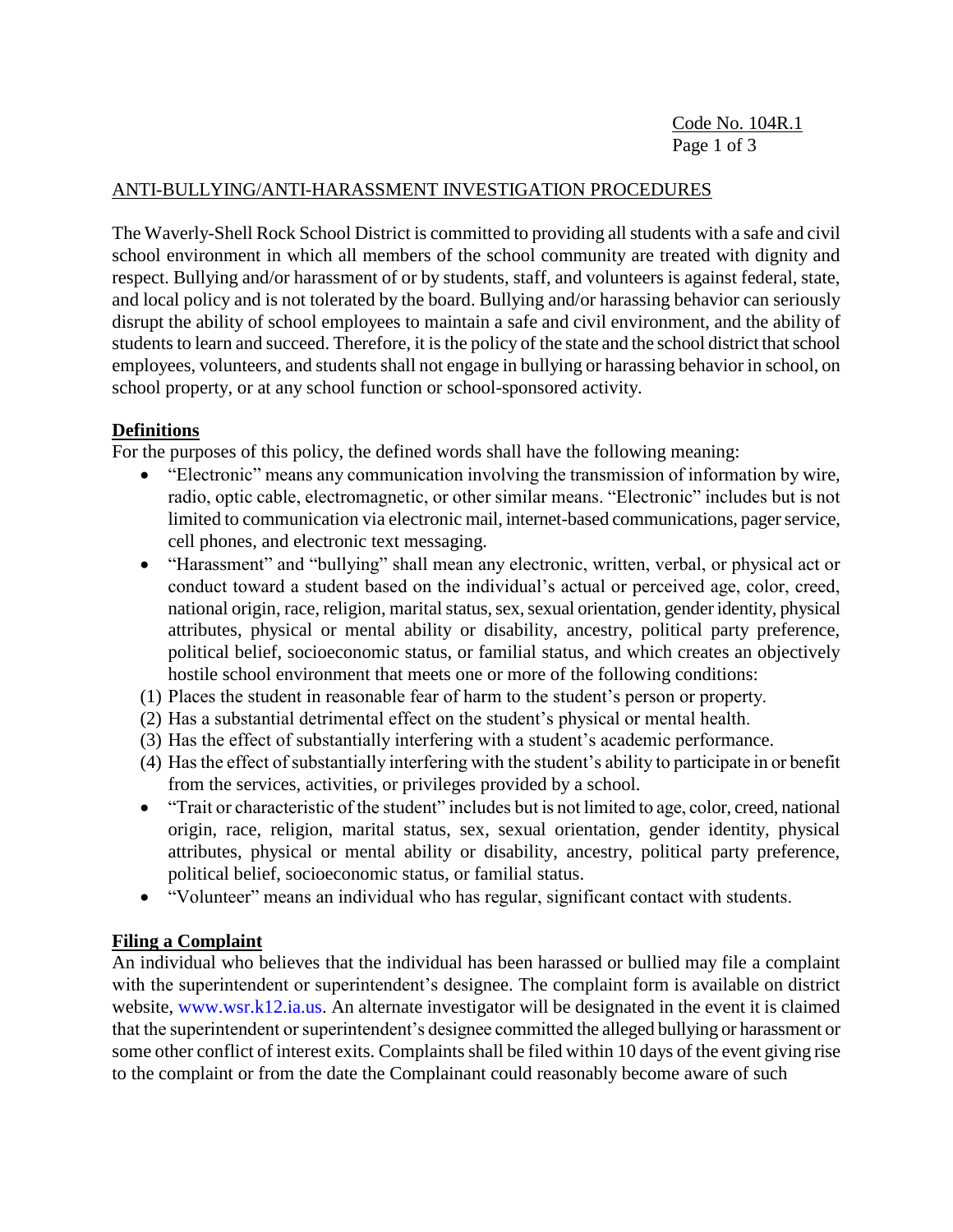## Code No. 104R.1 Page 2 of 3

occurrence*.* The Complainant will state the nature of the complaint and the remedy requested. The Complainant shall receive assistance as needed.

#### **Investigation**

The school district will promptly and reasonably investigate allegations of bullying or harassment upon receipt of a written complaint. The superintendent's designee will be responsible for handling all complaints alleging bullying or harassment.

The investigation may include, but is not limited to the following:

- Interviews with the Complainant and the individual named in the complaint ("Respondent")
- A request for the Complainant to provide a written statement regarding the nature of the complaint;
- A request for the Respondent to provide a written statement;
- Interviews with witnesses identified during the course of the investigation;
- A request for witnesses identified during the course of the investigation to provide a written statement; and
- Review and collection of documentation or information deemed relevant to the investigation*.*

The Investigator shall consider the totality of circumstances presented in determining whether conduct objectively constitutes bullying or harassment as defined by Board policy. Upon completion of the investigation, the Investigator shall issue a report with respect to the findings, and provide a copy of the report to the appropriate building principal or Superintendent if the investigation involved the building principal.

The complaint and identity of the Complainant, Respondent, or witnesses will only be disclosed as reasonable necessary in connection with the investigation or as required by law or policy. Similarly, evidence uncovered in the investigation l shall be kept confidential to the extent reasonable possible.

#### **Decision**

The investigator, building principal or superintendent, depending on the individuals involved, shall inform the Complainant and the accused about the outcome of the investigation. If, after an investigation, a student is found to be in violation of the policy, the student shall be disciplined by appropriate measures, which may include suspension and expulsion. If after an investigation a school employee is found to be in violation of this policy, the employee shall be disciplined by appropriate measures, which may include termination. If after an investigation a school volunteer is found to be in violation of this policy, the volunteer shall be subject to appropriate measures, which may include exclusion from school grounds.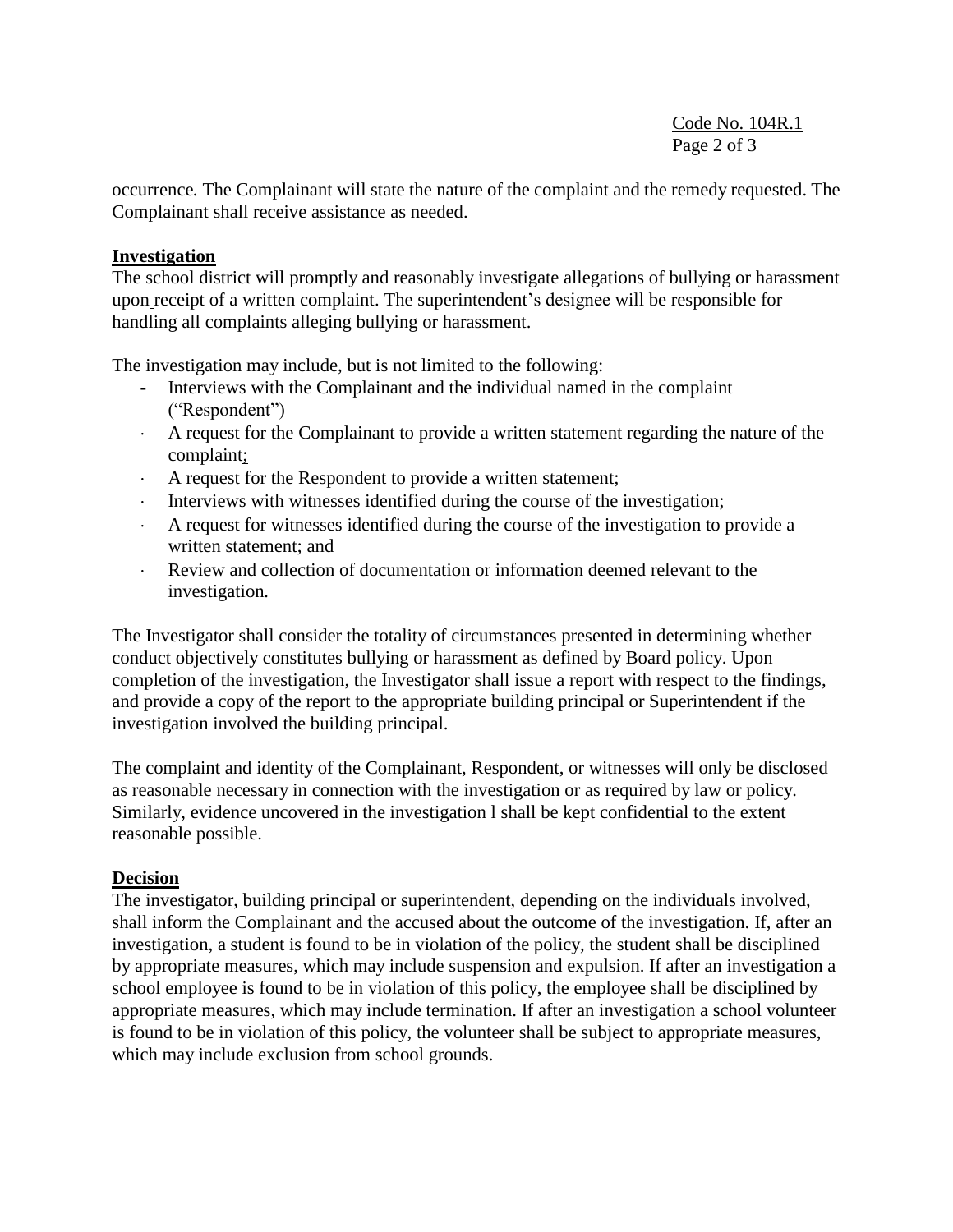Code No. 104R.1 Page 3 of 3

Individuals who knowingly file false bullying and/or harassment complaints and any person who gives false statements in an investigation may be subject to discipline by appropriate measures, as shall any person who is found to have retaliated against another in violation of this policy. Any student found to have retaliated in violation of this policy shall be subject to measures up to, and including, suspension and expulsion. Any school employee found to have retaliated in violation of this policy shall be subject

to measures up to, and including, termination of employment. Any school volunteer found to have retaliated in violation of this policy shall be subject to measures up to, and including, exclusion from school grounds.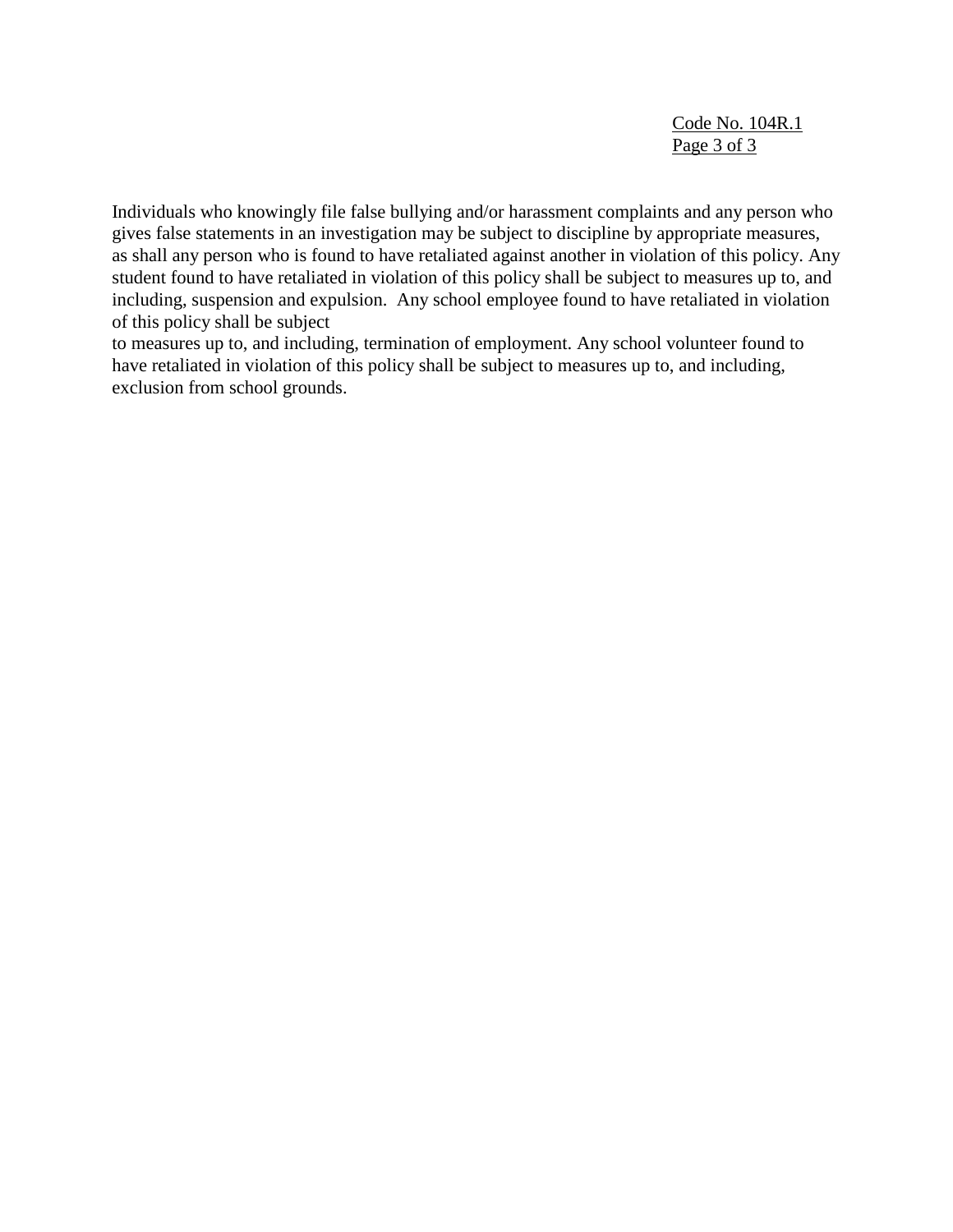#### ASSISTANCE ANIMALS

It is the policy of Waverly-Shell Rock CSD to foster an equal education environment for all students, employees and community members within the district. The purpose of this policy is to provide guidance to the district on the proper use of assistance animals while on district property. The district shall allow the use of qualified service animals and assistive animals to accompany individuals with disabilities in all areas of district buildings where the public is normally allowed to go. This can include classrooms, cafeteria and school buses. Individuals with disabilities are people who have a physical or mental impairment that substantially limits one or more major life activities. Service animals are dogs and in some instances miniature horses trained to do work or perform tasks for individuals with disabilities. Assistive animals are simians or any other animal specially trained or in the process of being trained to assist a person with a disability.

Service animals and assistive animals must be current on all required vaccinations. Service animals and assistive animals also must be under control while on district grounds. The animal may be under control by either the individual with a disability, or a handler of the service or assistive animal. Under control means harnessed, leashed or tethered, unless these devices interfere with the animal's work, in which case under voice or other directive control.

## **Miniature Horses as Service Animals**

Miniature horses shall be allowed as service animals within the district whenever it is reasonable to allow them. Factors to consider when determining reasonableness include: whether the miniature horse is house broken; whether the miniature horse is under the owner's control; whether the facility can accommodate the miniature horse's type, size and weight; and whether the miniature horse's presence will not compromise legitimate safety requirements necessary for safe operation of the facility.

# **Establishing the Need for a Service Animal**

When no prior notice is given to the district of the use of a service or assistive animal, the superintendent and/or school administrators are permitted to ask the following questions:

*"Do you need/require this animal because of a disability?"*  If the animal's trained tasks are not readily apparent, the administrator may ask:

*"What work or task has the animal been trained to perform?"*

## **Service and Assistive Animals in training**

Assuming the handler and animal are otherwise allowed, individuals who train service and/or assistive animals will also be allowed access with their service animal in training to public areas of district buildings and property. The service or assistive animal in training is expected to abide by the same requirements as a service or assistive animal.

# **Exclusion of Service and Assistive Animals**

In certain limited circumstances, it may be reasonable to exclude the use of a service or assistive animal from district property. The superintendent is permitted to exclude service and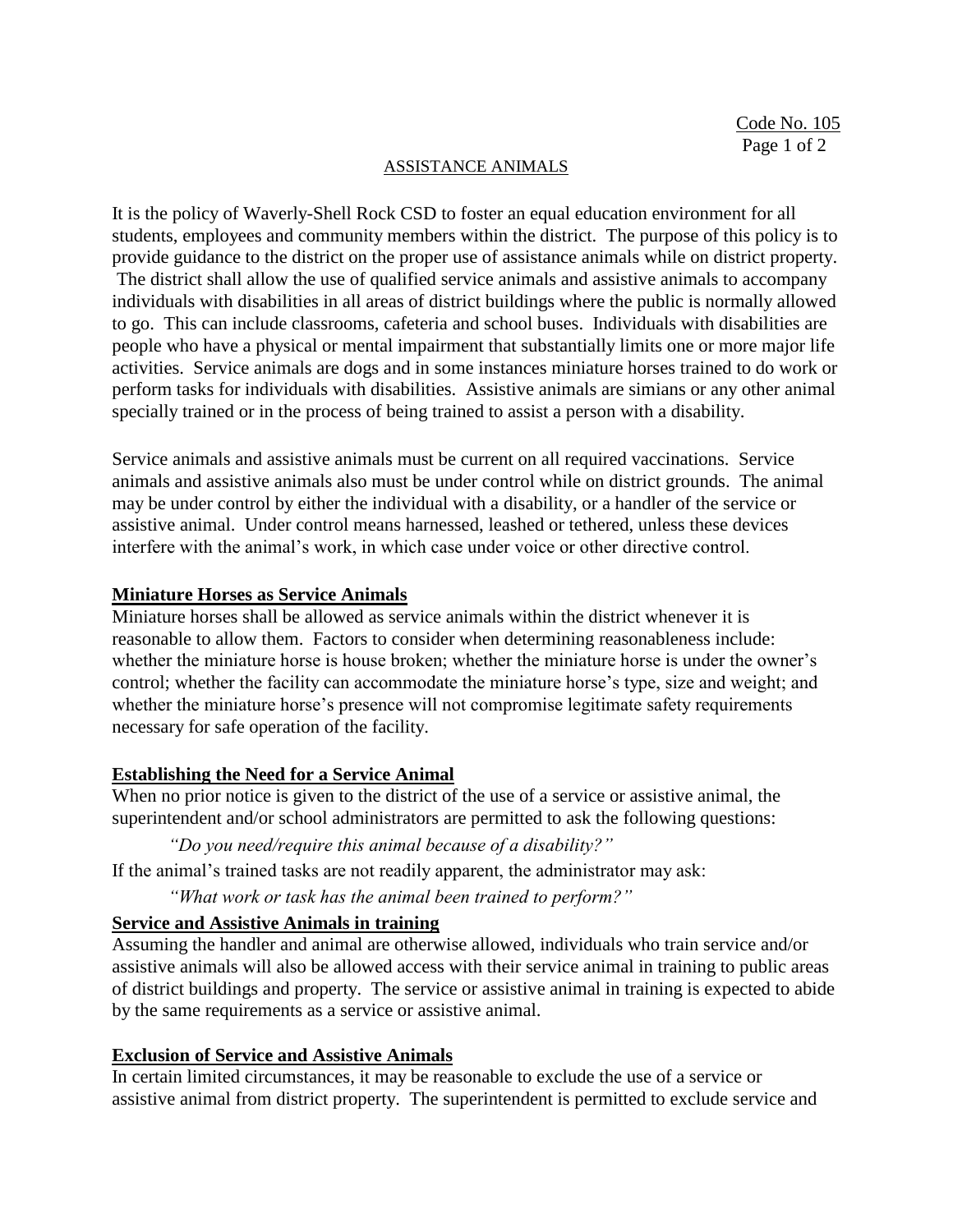Code No. 105 Page 1 of 2

assistive animals from district buildings and property in the following circumstances: The presence of the animal poses a direct threat to the health and safety of others; the owner or handler is unable to control the animal; the animal is not house broken; the presence of the animal significantly disrupts or interferes with the educational process; or the presence of the animal would require a fundamental alteration to the program. If a service animal is properly excluded from district property, the district shall provide the student served by the animal the opportunity to participate in the program, service or activity without having the service animal on district property.

# **Emotional Support Animals and Therapy Animals**

Emotional support animals are medically prescribed to provide therapeutic benefit through dedicated companionship. Emotional support animals' sole function is to provide emotional support or comfort.

Therapy animals are involved in an animal-assisted therapy program involving animals as a form of treatment.

Emotional support animals and therapy animals do not meet the definition of service or assistive animals. However, the district recognizes their value in our community. The superintendent shall evaluate the use of emotional support animals and therapy animals on a case-by-case basis. District employees may use therapy animals in the course of their regular duties only after receiving permission from the superintendent.

## **Student use of Emotional Support Animals and Therapy Animals**

Factors the superintendent should consider in making the determination include but are not limited to:

- a. Whether the animal is housebroken
- b. Whether the animal has a current vaccination certificate
- c. Whether the animal has been recommended through an individual education plan (IEP) or a 504 plan as necessary for the student to receive free access to public education
- d. Whether the facility can accommodate the animal's type size and weight, and
- e. Whether the animal's presence will not compromise legitimate safety requirements necessary for safe operation of the facility

# **Employee use of Therapy Animals as part of Education Environment**

Before permission to use therapy animals is granted, staff members must provide:

- 1. Proof that the animal is certified to be a therapy animal;
- 2. An explanation of how the animal will be used, including research supporting the use of therapy animals;
- 3. A plan for how the staff member will provide for the care and control of the animal;
- 4. A plan for how the staff member will accommodate students with allergies to the animal; and
- 5. A current vaccination certificate for the animal.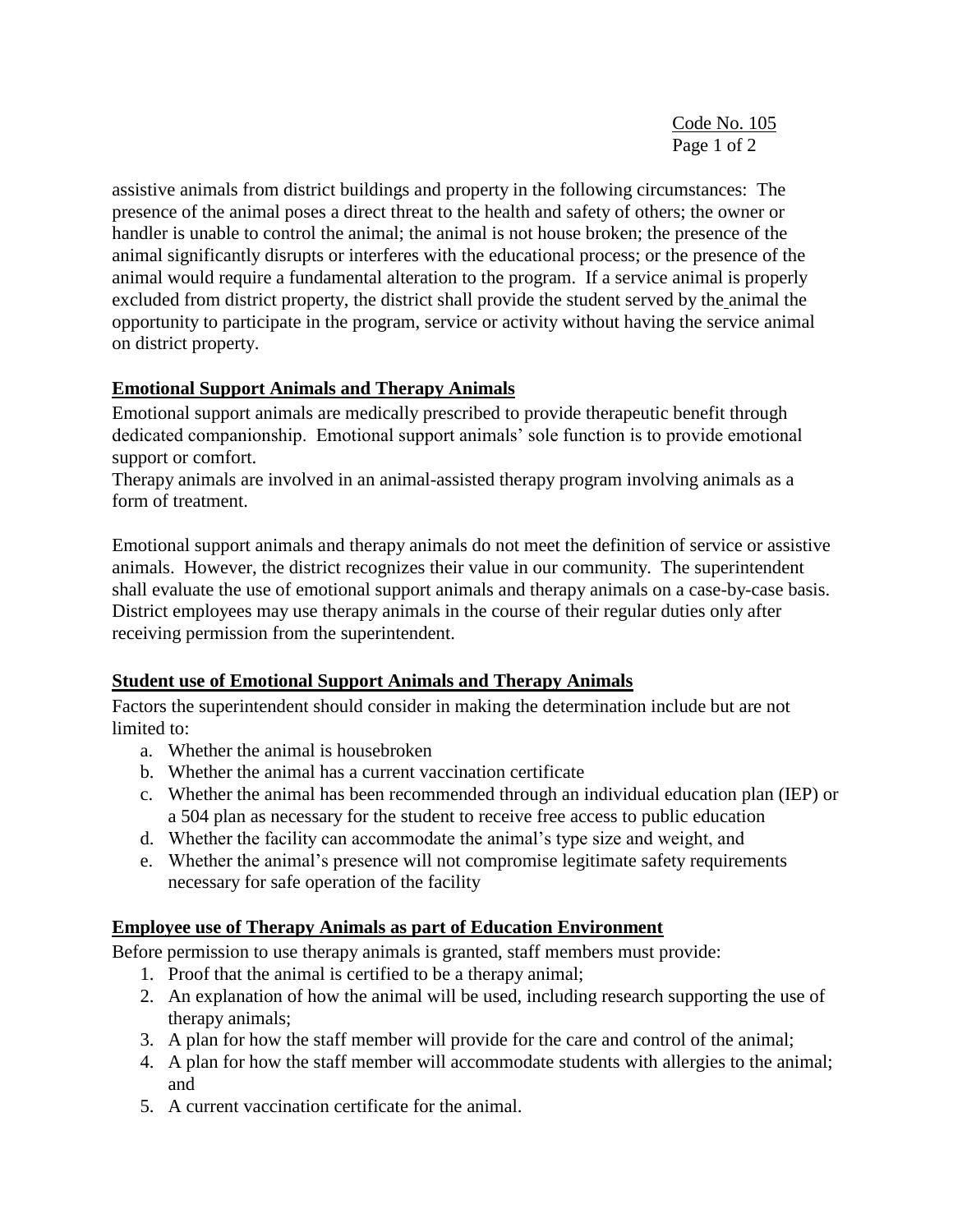| Legal References: | 29 U.S.C. §794   |
|-------------------|------------------|
|                   | 42 U.S.C. §12132 |
|                   | 28 C.F.R. 35     |
|                   | Iowa Code §216C  |

Cross References: 606.3 Animals in the Classroom

Approved 8/12/19 Reviewed Reviewed Revised